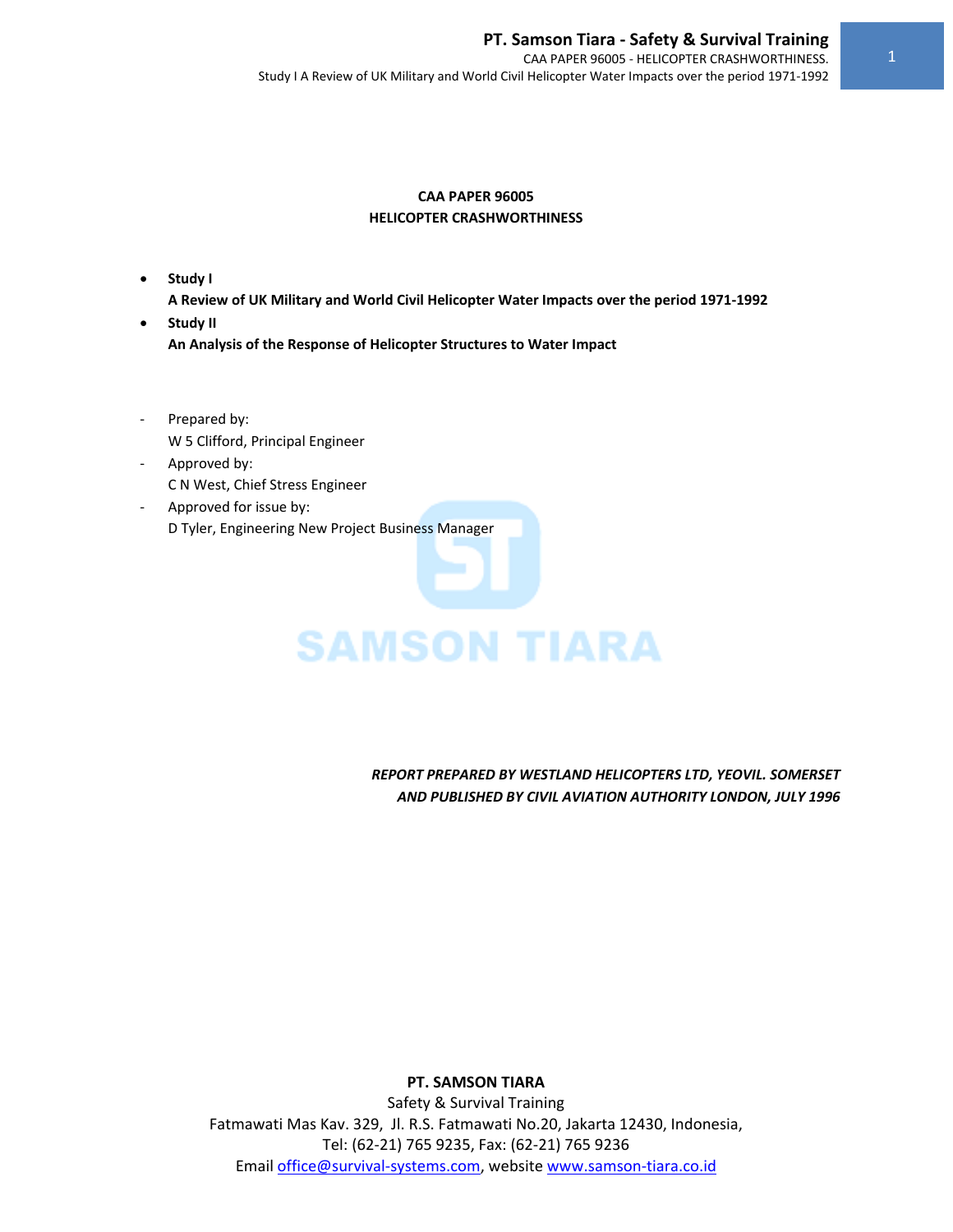#### **General Foreword**

The research reported in this paper was funded by the Safety Regulation Group of the UK Civil Aviation Authority, the UK Department of Transport, and the UK Off‐Shore Operators Association. The work was instigated at Westland Helicopters Ltd (WHL) Stress Department in response to Recommendations 7 and 8 of the Report of the Helicopter Airworthiness Review Panel (HARP Report ‐ CAP 491), and comprised the following two studies:

- i. A Review of UK Military and World Civil Helicopter Water Impacts over the Period 1971 ‐ 1992.
- ii. An Analysis of the Response of Helicopter Structures to Water Impact.

This paper contains unabridged versions of the corresponding Westland Helicopters Ltd Stress Department Reports, SDR 146 and SDR 156 respectively

The principal conclusions of these studies included:

- The primary cause of loss of life from helicopter water impacts was drowning (occupant fatalities resulting from excessive crash forces or as a result of structural collapse during an impact were a secondary issue).
- Designing the airframe to remain afloat for sufficient time to enable evacuation following a water impact should be a major objective if occupant survival is to be improved.

In response to the findings of the research reported in this paper, and in response to Recommendation 14.2(g) of the Review of Helicopter Off‐Shore Safety and Survival (RHOSS Report ‐ CAP 641), further research to establish the feasibility, techniques and costs of improving the crashworthiness of helicopter emergency flotation systems is currently planned.

### **SAMSON TIARA**

Safety Regulation Group

23 May 1996

**PT. SAMSON TIARA**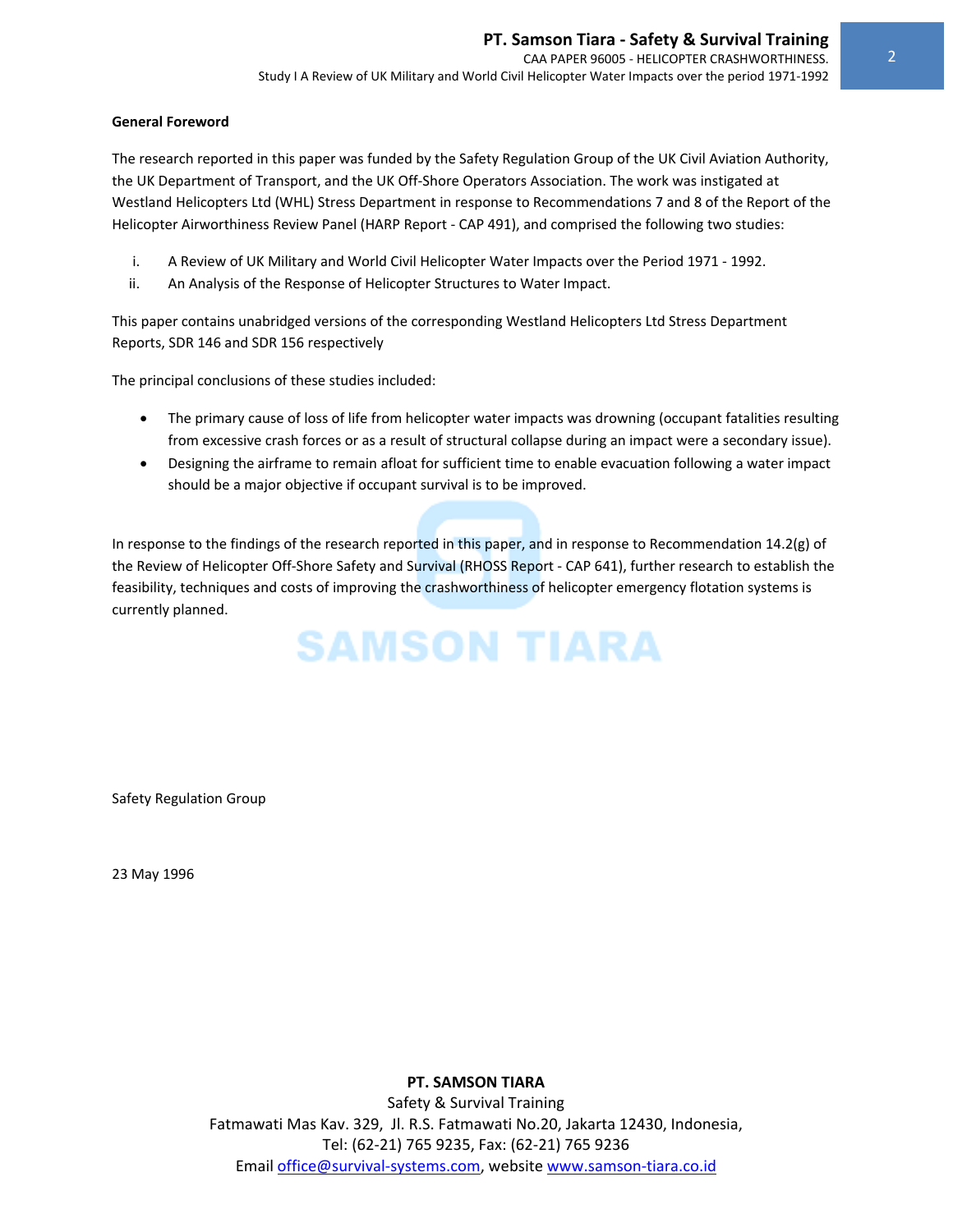CAA PAPER 96005 ‐ HELICOPTER CRASHWORTHINESS. Study I A Review of UK Military and World Civil Helicopter Water Impacts over the period 1971‐1992

#### **Study I**

#### **A Review of UK Military and World Civil Helicopter Water Impacts over the period 1971‐1992**

#### **Summary**

This paper reviews accidents to UK Military and World Civil Helicopters over the period 1971 ‐ 1992 that have involved impact with water. All occurrences of helicopter water impacts that have resulted in occupants receiving serious or fatal injuries and /or the aircraft sustaining substantial damage have been considered. These criteria meet the minimum requirement for a notifiable accident as defined by Civil and Military airworthiness authorities. Accidents not considered relevant to this study, for example, ground accidents and catastrophic non‐survivable accidents, were excluded.

Analyses of accident data were carried out to determine the distribution of impact conditions, accident causes and primary occupant injury mechanisms. The effectiveness of helicopter flotation systems was also reviewed. Mechanical failures were found to be the primary cause of accidents for both military and civil helicopters. These accidents accounted for only a small percentage of occupant fatalities in military helicopter accident s but were the primary cause of fatalities in civil helicopter accidents. Human factor issues (pilot error and disorientation) were found to be the primary cause of occupant fatalities in military helicopter water impacts. In fatal accidents where the cause of death had been established, drowning was found to be the major cause of loss of life.

Helicopter water impacts were categorized into three impact types that accounted for over 70% of all occurrences for which impact conditions were known. Analysis of these impact types is to be undertaken at a later stage in this programmed to assess the response of helicopter structures to water impact and to evaluate the level of crashworthiness in current designs. From this work, areas where potential design improvements could be made to increase occupant safety will be identified.

## **SAMSON TIARA**

#### **PT. SAMSON TIARA**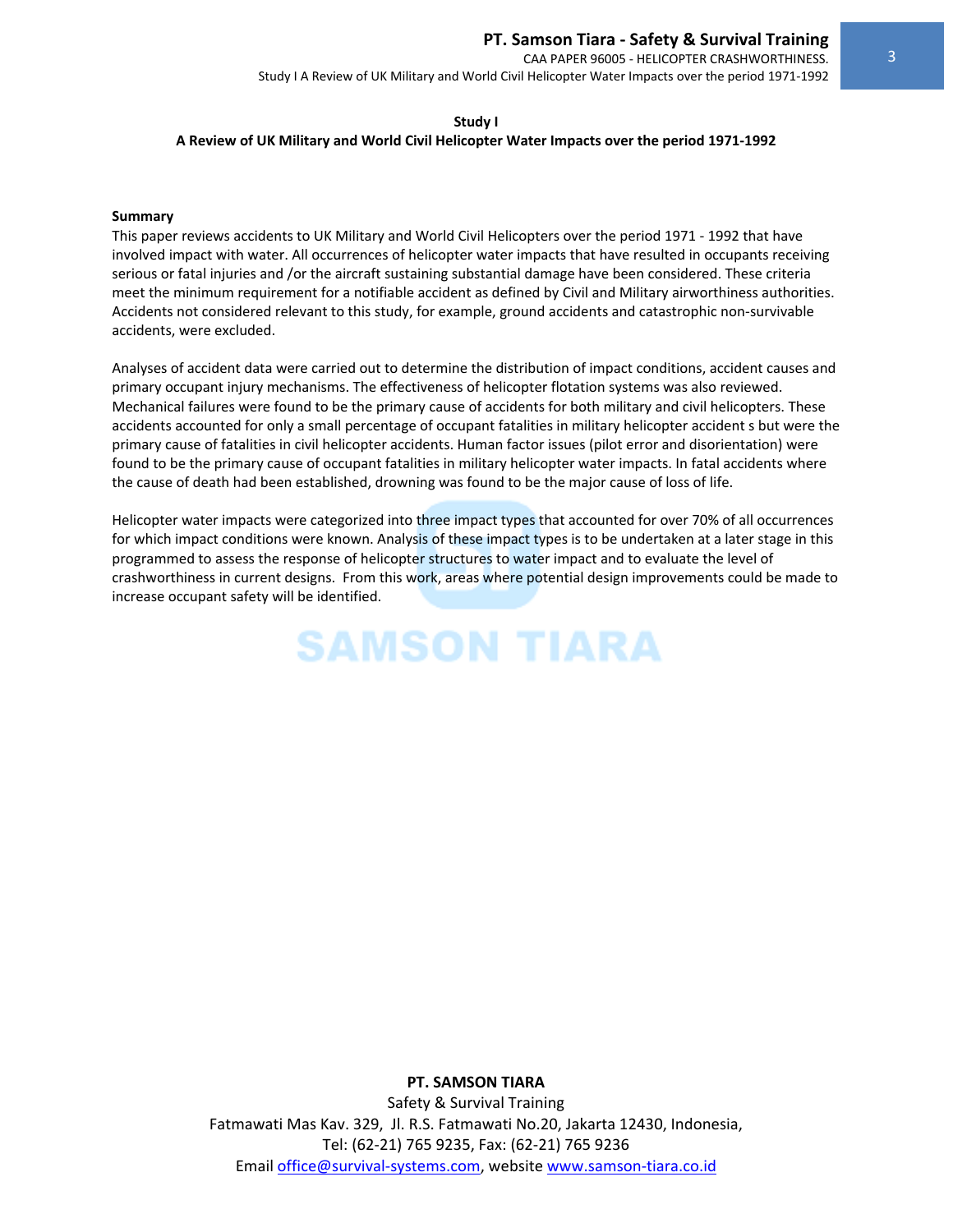- **1. INTRODUCTION**
- **2. SOURCES OF DATA**
- **3. DEFINITIONS AND TERMINOLOGY**
- **4. ACCIDENT CLASSIFICATIONS**
- **5. DATA ANALYSIS**
- **5.1. Military Accident Data**
- **5.1.1. Classification of Accidents with Respect to Accident Cause**
- **5.1.2. Classification of Accidents with Respect to Impact Type**
- **5.1.3. Analysis of Occupant Injuries**
- **5.1.4. Analysis of Helicopter Flotation Systems**
- **5.1.5. Comparison between Military Helicopter Water Impacts and Land Based Impacts**
- **5.2. Civil Accident Data**
- **5.2.1. Classification of Accidents with Respect to Accident Cause**
- **5.2.2. Classification of Accidents with Respect to Impact Type**
- **5.2.3. Analysis of Occupant Injuries**
- **5.2.4. Analysis of Helicopter Flotation Systems**
- **5.2.5. Comparison between Military Helicopter Water Impacts and Land Based Impacts**
- **6. DISCUSSION**
- **7. CONCLUSIONS**
- **8. REFERENCES**
- **9. LIST OF TABLE**
	- **‐ Table 1 UK Military Helicopter Water Impacts 1971‐1992.**
	- **‐ Table 2 UK Military Helicopter Water Impacts: Accident Causes and Injury Distribution.**
	- **‐ Table 3 UK Military Helicopter Water Impacts: Impact Severity and Injury Distribution.**
	- **‐ Table 4 UK Military Helicopter Water Impacts: Impact Type and Injury Distribution.**
	- **‐ Table 5 UK Military Helicopter Water Impacts: Summary of Occupant Injuries.**
	- **‐ Table 6 World Civil Helicopter Water Impacts 1971‐1992.**
	- **‐ Table 7 World Civil Helicopter Water Impacts: Accident Causes and Injury Distribution.**
	- **‐ Table 8 World Civil Helicopter Water Impacts: Impact Type and Injury Distribution.**
	- **‐ Table 9 World Civil Helicopter Water Impacts: Summary of Occupant Injuries.**

#### **PT. SAMSON TIARA**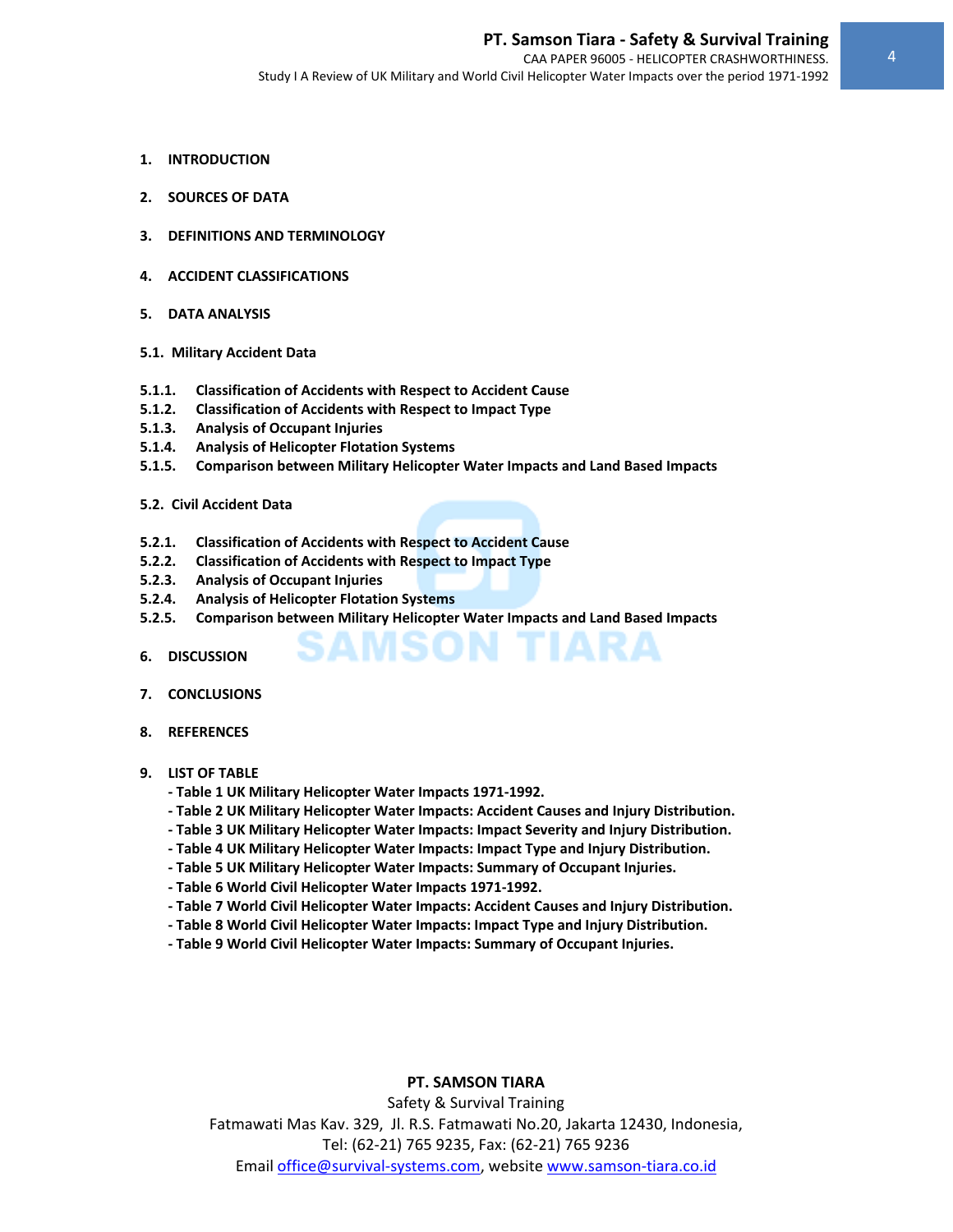#### **1. INTRODUCTION**

Numerous studies have been carried out over the last 30 years into helicopter crashworthiness and occupant crash survival. This effort has resulted **in** the development of imp roved crash survival design criteria and has led to a significant increase in the probability of occupants surviving aircraft crash impacts. The bulk of this effort ha s to date been directed at the study of helicopter impacts onto solid ground width little emphasis on impacts involving water or non rigid surfaces.

However, although ground impact s account for the majority of helicopter accidents, collision with water has been identified as a significant accident category for both military and civil helicopters from the CAA's World Helicopter Accident Summary (1), for example, 494 civil helicopter accidents are listed for the period 1959 – 1990 with over 24% involving water impact. Similarly, UK military helicopter accident data indicates that for the years 1971 ‐ 1983 over *21%* of the 254 accidents involved collision with water (2, 3, 4).

Previous studies have been carried out in the UK into helicopter ditchings and water impact, although with post crash survival as the primary emphasis, techniques for assisting underwater escape, survival equipment and flotation systems for example, have been the focus o f attention. Little consideration has been given to improving the probability of occupants surviving the initial aircraft impact with the water surface.

The aim of this present study is to review helicopter accidents involving impact with water and to determine impact parameters and primary injury causing mechanisms as an initial step in developing improved crash survival design criteria.

Early investigations of helicopter water impacts suggest that structural damage and occupant injury mechanisms are significantly different from and frequently more severe than helicopter ground impacts of an equivalent velocity. The absence of an effective undercarriage to absorb crash energies in a vertical impact is a major factor in increasing the severity of water impacts. Furthermore, the generally poor hydrodynamic performance of current helicopter designs precludes extensive high speed forward motion in the water that, for a ground impact, may reduce the aircraft kinetic energy through sliding friction. From the data compiled during the preparation o f this paper, a study o f the response of helicopter structures to water impact is being undertaken.

The aim of this work is to identify structural weaknesses and to evaluate levels of crashworthiness in current designs. In addition, areas will be identified where potential design improvements can be made.

#### **PT. SAMSON TIARA**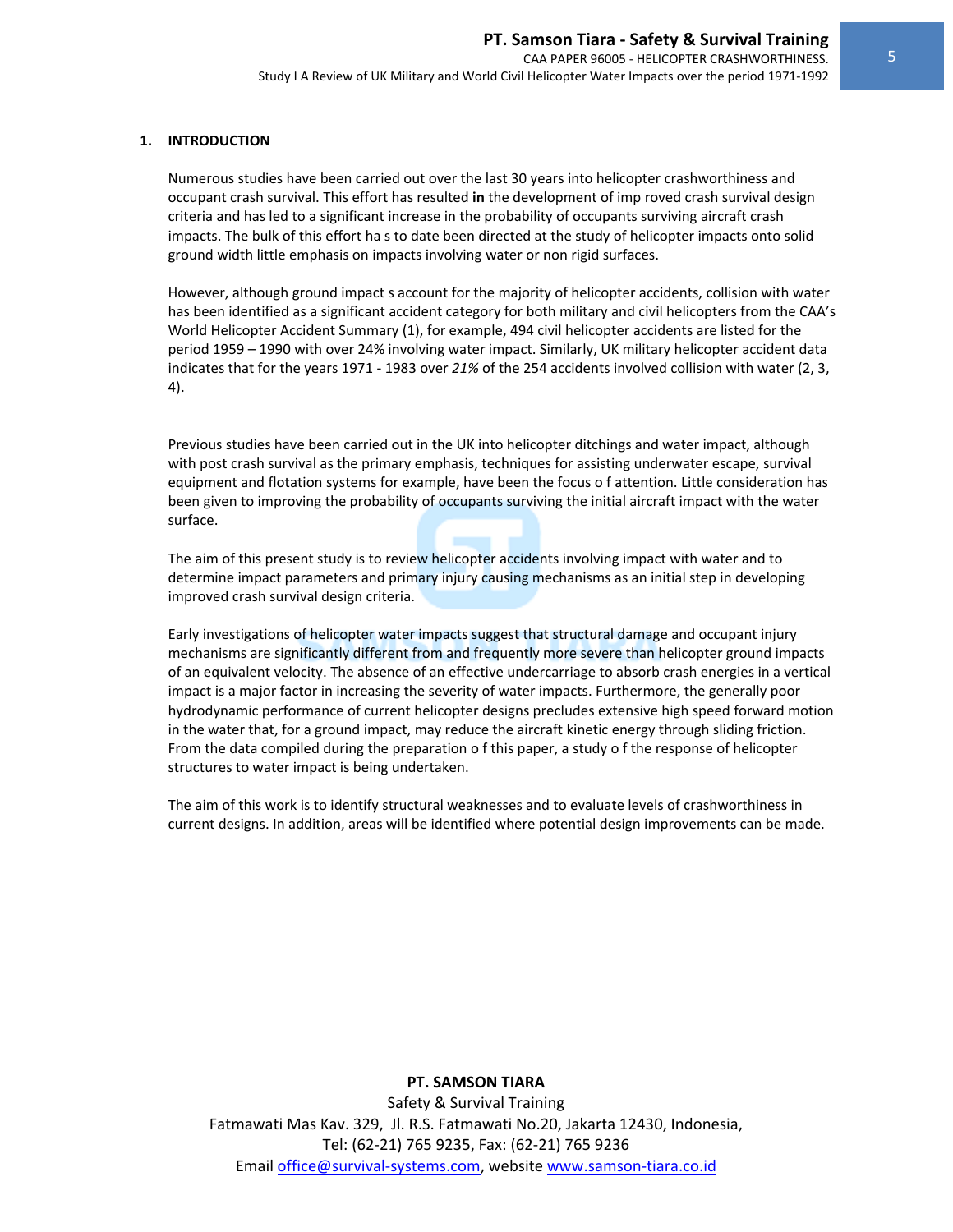#### **2. SOURCES OF DATA**

The primary sources of military accident data for this study have been the detailed accident reports prepared by the Royal Navy Aircraft Accident Investigation Unit at HMS Daedalus and a previous review o f helicopter ditchings by Reader (5). Other reviews o f military helicopter ditchings, namely those of Vyrnwy ‐ Jones in 1989 (2) and Baker and Harrington in 1988 (6) were also consulted during preparation of this paper. Information on helicopter ground impacts was obtained from three report s by Vyrnwy ‐ Jones for Naval, RAF and Army helicopters (2, 3, 4).

For civil helicopter accident data, the CAA World Helicopter Accident Summary (1) was the primary source. Additional data was provided by the Department of Transport Air Accidents Investigation Branch accident reports. ICAO (International Civil Aviation Organization) accident reports and US National Transportation Safety

The accident reports and reviews referenced above contain significantly more information than has been possible to include in this present study. Considerable information is available, for example, on escape problems from ditched helicopters and other post crash survival issues. These references remain a valuable source of data for researchers requiring additional information. The aircraft accident data presented in this paper has been compiled from the best available information and while every effort has been made to ensure the reliability of this data, total accuracy cannot be guaranteed.

Lack of detailed information in accident reports on occupant injuries and structural crashworthiness issues was found to be a significant problem in the preparation of this report. The lack of estimates or calculations of aircraft impact velocities and attitudes, for example, prevented a statistical analysis of impact conditions from being undertaken. In civil helicopter water impacts, the cause of death was established in less than half of the total number of fatal accidents. Similar problems have been reported by Baker and Harrington (6), Hodges (7) and Reader (5) in their reviews of helicopter ditchings. Although it is recognized that for some accidents where the aircraft wreckage ha s no t been recovered, certain information is not available, it is felt that in many cases a detailed description of structural damage to the aircraft and estimates of impact conditions would greatly benefit future studies into helicopter crashworthiness. A detailed account of occupant injuries and their probable cause would also be a valuable addition to future accident reports.

In addition to the published reports listed above, valuable information was also provided by Lt Cdr Pau l Barton from HMS Daedalus, Robert Carter of the Air Accidents Investigation Branch and James Ferguson.. Their contributions are gratefully acknowledged.

#### **PT. SAMSON TIARA**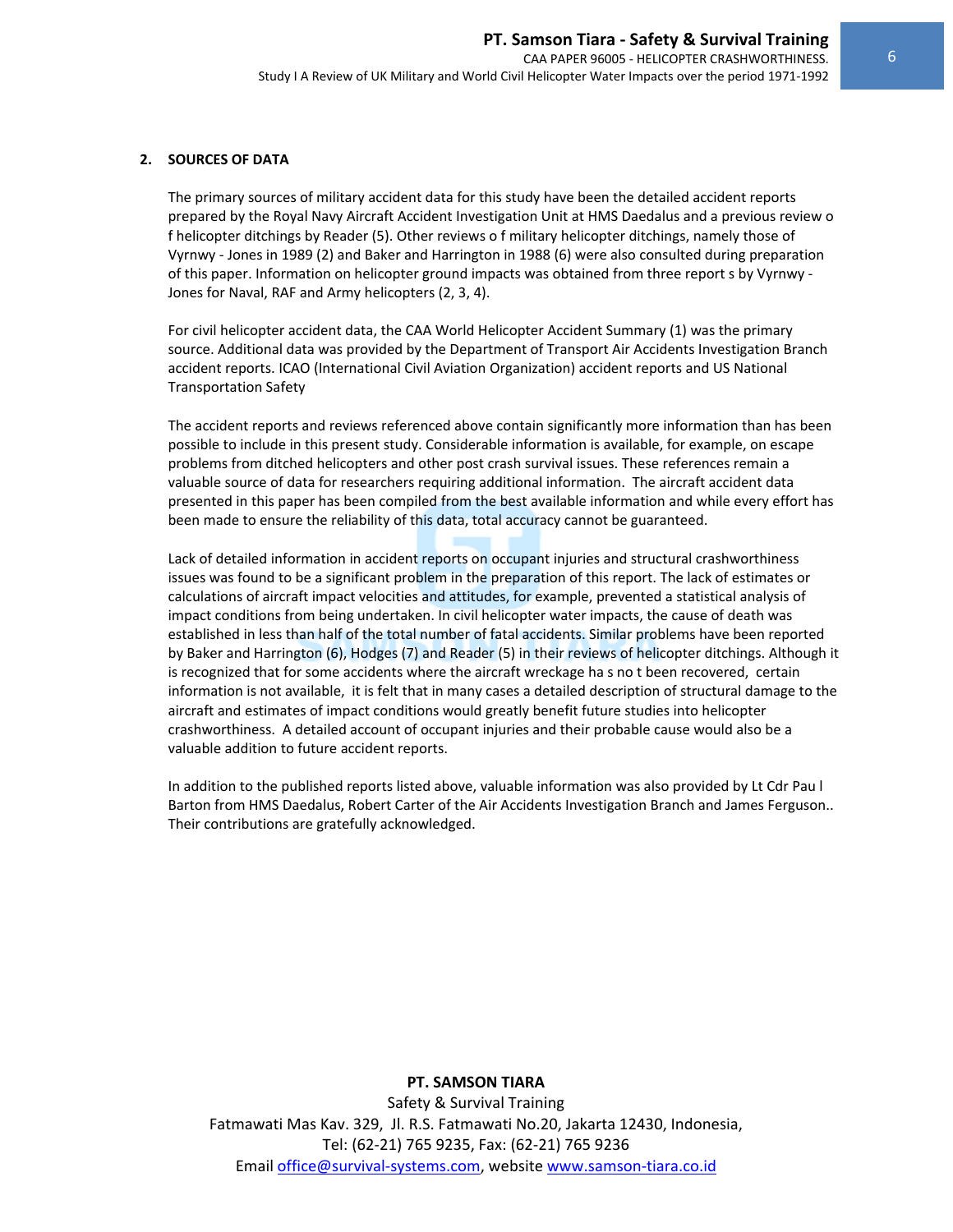#### **3. DEFINITIONS AND TERMINOLOGY**

**Ditching** ‐ A forced landing onto water following a loss of power or control. This definition is in agreement with UK military terminology. It should he noted, however, that in civil aviation requirements, a ditching is defined as a controlled alighting on water. This definition is equivalent to the military precautionary alighting on water which considers the cont rolled alighting to be pre‐meditated.

**Crash Landing** ‐ A landing involving high impact velocities and a significant or total loss of control.

**Water Impact** ‐ A landing on water that meets one of the above definitions. The term water impact, therefore, includes both ditchings and crash landings onto a water surface.

**Survivable Crash** ‐ A crash in which the forces transmitted to the occupant s do not exceed the limits o f human tolerance and in which the structure surrounding the occupants remains sufficiently intact to permit survival.

**Significant Survivable Crash** - A crash determined to be survivable and in addition, meets one or more of the following minimum injury or damage criteria:

- a) At least one occupant receiving serious injury.
- b) The generation of impact forces likely to cause injury to occupants.
- **c)** The aircraft structure sustaining substantial damage.

It should be noted that the term survivable means impact survivable. The presence of a post crash fire or loss of life as a result of drowning are not considered factors in determining whether or not an impact is survivable.

### **4.** ACCIDENT CLASSIFICATIONS **MISON TIARA**

All reported water impact occurrences over the period 1971‐ 1992 involving UK military and world civil helicopters of an AUW greater than 3500 kg were considered in the initial review of accident data.

Whilst every effort was made to include as many accidents as possible, this review is not claimed to be exhaustive due to the heavy reliance on previously published data. The minimum weight classification of 3500 kg ensures a minimum carrying capacity of 11 occupants, i.e. typically 2 crew and 9 passengers.

From an initial population sample of 130 civil and *74* military helicopter water impact occurrences, impacts of a minor nature, i.e. those no t meeting the minimum requirements to be classed as an accident, ground accidents and those considered to be non‐survivable were excluded. Accidents for which limited or no information was available, were also excluded. These exclusions resulted in a final population sample of 98 civil and 61 military accidents. Of the 32 excluded civil accidents 16 were fatal (146 fatalities). Of the 13 military accidents excluded, 1 was fatal (4 fatalities).

#### **PT. SAMSON TIARA**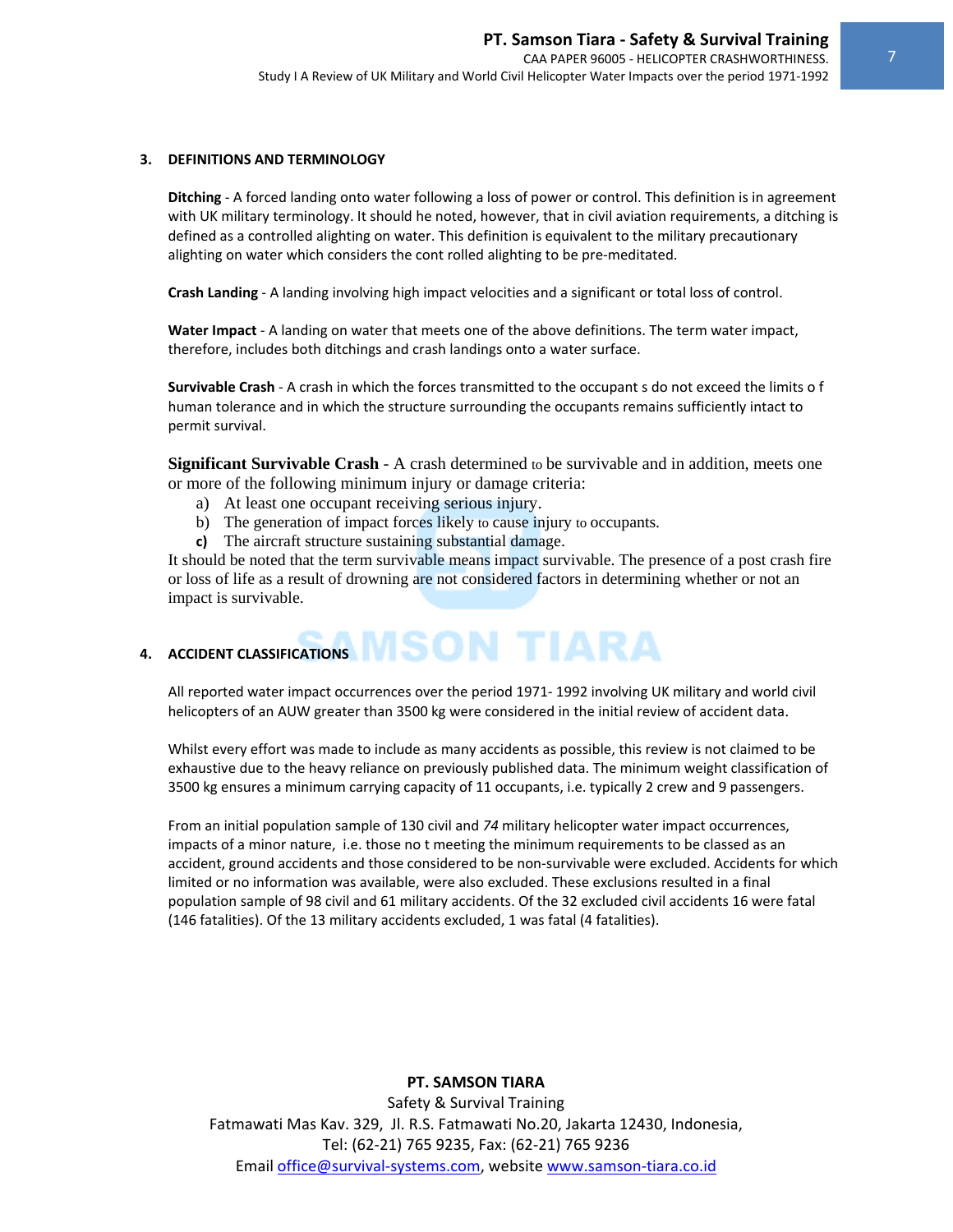In line with the accident data analysis procedures adopted in the Aircraft Crash Survival Design Guide (8 ) and other accident reviews (e .g . 9, 10), non-survivable accidents and those of a minor nature have been eliminated from the analyses carried out in this study. It has been argued that only significant survivable accidents are o f interest because it is the many fatalities and serious injuries occurring in these accidents that could be avoided by improved design. Hence, it is in this category of accident that the greatest benefits and improvements could be made.

Mens ( 11), however, argues that setting an initial bias on the analysis by eliminating certain occurrences , distorts the limits established for a given percentile accident. By excluding low severity accidents, for example, the 50th and 9 5th percentile potentially survivable crash velocities are artificially raised. A fundamental rule of any statistical analysis. Mens argues, is to examine a sample representative o f the entire population.

Without knowing the details of an accident, it is frequently difficult to determine whether an impact is significant, survivable o r minor. Certainly impact velocity is not a factor in determining how an accident should be categorized. A study carried out by Coltman et al (9) , for example, has shown that 35% o f significant survivable civil helicopter accidents in the US involved a vertical velocity below 5ft/sec. Normally this velocity would be well within the capability of most helicopters landing gears.

It is also difficult to se t limits on what accident should or should no t be included when a decision has to be based solely on the extent o f structural damage or occupant injury, Structural damage and injury may for example be due to factors other than impact forces. It has been observed in this present study that well controlled low velocity ditchings may still result in substantial structural damage and serious injury under adverse sea states. This difficulty in accurately determining what accidents should be included in an analysis may possibly account for the wide variations in the estimated values of the 95th percentile potentially survivable water impact for US Naval helicopters as defined in references 10 and 12. Vertical impact velocities for this crash severity vary from 28ft/s (10) to 50ft/s (12) with an even greater difference in the longitudinal impact velocities, i.e. 72ft/s (10), 124ft/s (12).

Lack of uniformity in the criteria by which accident severity is judged may also account for observed variances in accident data. Reference 9, for example specifies at least 1 injury of a minor or serious nature as one criteria for a significant survivable accident. Reference 12, however, specifies that at least 1 occupant receives major injury as the lower limit of a significant survivable accident.

Because the criteria for a survivable accident are difficult to apply, accidents are frequently assigned to this category if there is at least 1 survivor and at least 1 serious injury. However, occurrences have been reported of occupant s miraculously surviving accidents that, because of their severity, (mid air collisions, for ex ample) would normally be classed as non survivable. Considerable differences in how accidents are classified there for exist. Because accident data for this study has been compiled from more than one source, consistent accident data classification cannot be guaranteed. Differences in accident data classification can also make comparisons between individual accident reviews unreliable and hence such work should only be undertaken with caution.

#### **PT. SAMSON TIARA**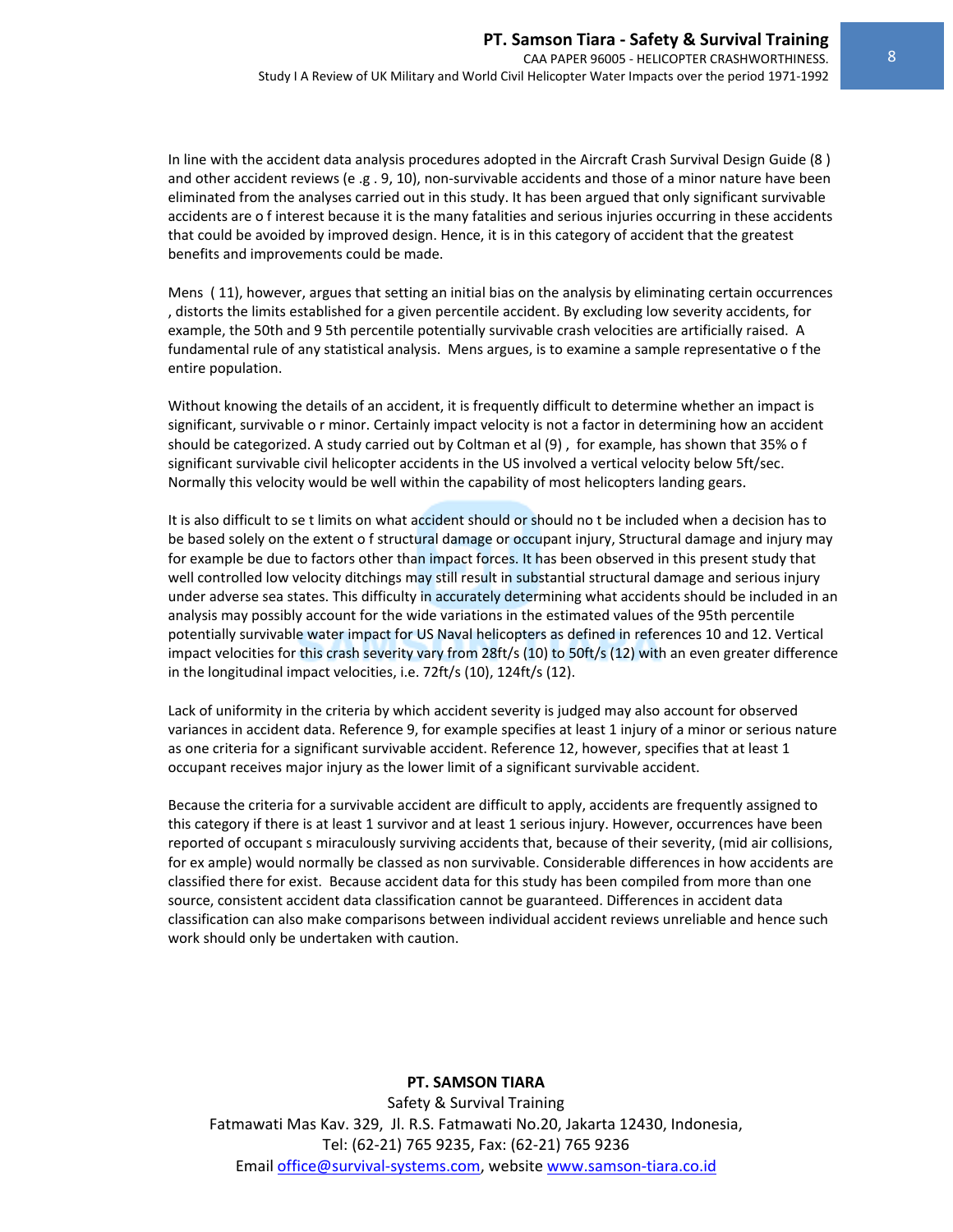A factor that is likely to distort any comparison between water impacts and ground impacts is the often trivial nature of the emergency that leads to an accident. A controlled ditching as a result o f a minor electrical problem for example, may result in severe damage or the total loss o f [h e helicopter. A similar problem affecting a helicopter opera ting over land would usually only result in a precautionary landing and would probably not feature as an accident statistic.

#### **5. DATA ANALYSIS**

#### **5.1. Military Accident Data**

Sixty one occurrences of UK military helicopter water impacts over the period 1971‐1992 have been included in this analysis and are listed in Table 1. This table includes a description of the cause of the accident, the number and severity of injuries and brief notes o n the type and seventy of impact. These notes are intended to give an indication of the conditions prior to impact, for example, the degree of control. Information on impact severity has been taken primarily from Reference 5‐A light impact is defined here as one in which the helicopter is under a controlled descent even though directional control may b e lost. For a heavy impact, the helicopter is assumed to have lost a substantial degree of control or has impacted the water in an adverse attitude. An out of control classification signifies a total loss of control and includes mid air collisions and free falls from altitude. The fourth category of impact, fly-ins, are primarily high forward speed, gradual rate of descent impacts with the aircraft approaching the water surface a t a shallow angle. These accidents are invariably the result of pilot error or disorientation.

The flotation and helicopter inversion data shown in Table 1 has again been taken from Reference 5. Immediate inversion indicates that the helicopter inverts before the occupants could escape and typically in less than 15 seconds. Delayed inversion indicates that evacuation was complete before inversion occurred; inversion times here are generally greater than 15 seconds. The term service able flotation refers to a successful deployment and prolonged inflation of the flotation gear. A partial inflation indicates that at least o ne of the flotation bags either failed to inflate or deflated shortly after deployment. The accidents listed in Table 1 have been categorized with respect to accident cause, impact type and severity.

#### **5.1.1. Classification of Accidents with Respect to Accident Cause**

An analysis of the cause of military helicopter water impacts is shown in Table 2. The most significant cause of accidents was determined to be mechanical failure with engines (3 1∙1%), main rotor transmission (11∙4%) and tail rotor (11∙4%) being the most vulnerable components. Included under main rotor transmission failures are both mechanical and lubrication failures.

As shown in Table 3 the majority of accidents caused by mechanical failure resulted in low severity impacts and accounted for only 3 (6∙5%) fatalities . In the majority of cases adequate warning of an impending impact would be given such that the air craft could be prepared and ditched under control. Table 4 shows that 23 o f the 61 impacts were controlled ditchings.

#### **PT. SAMSON TIARA**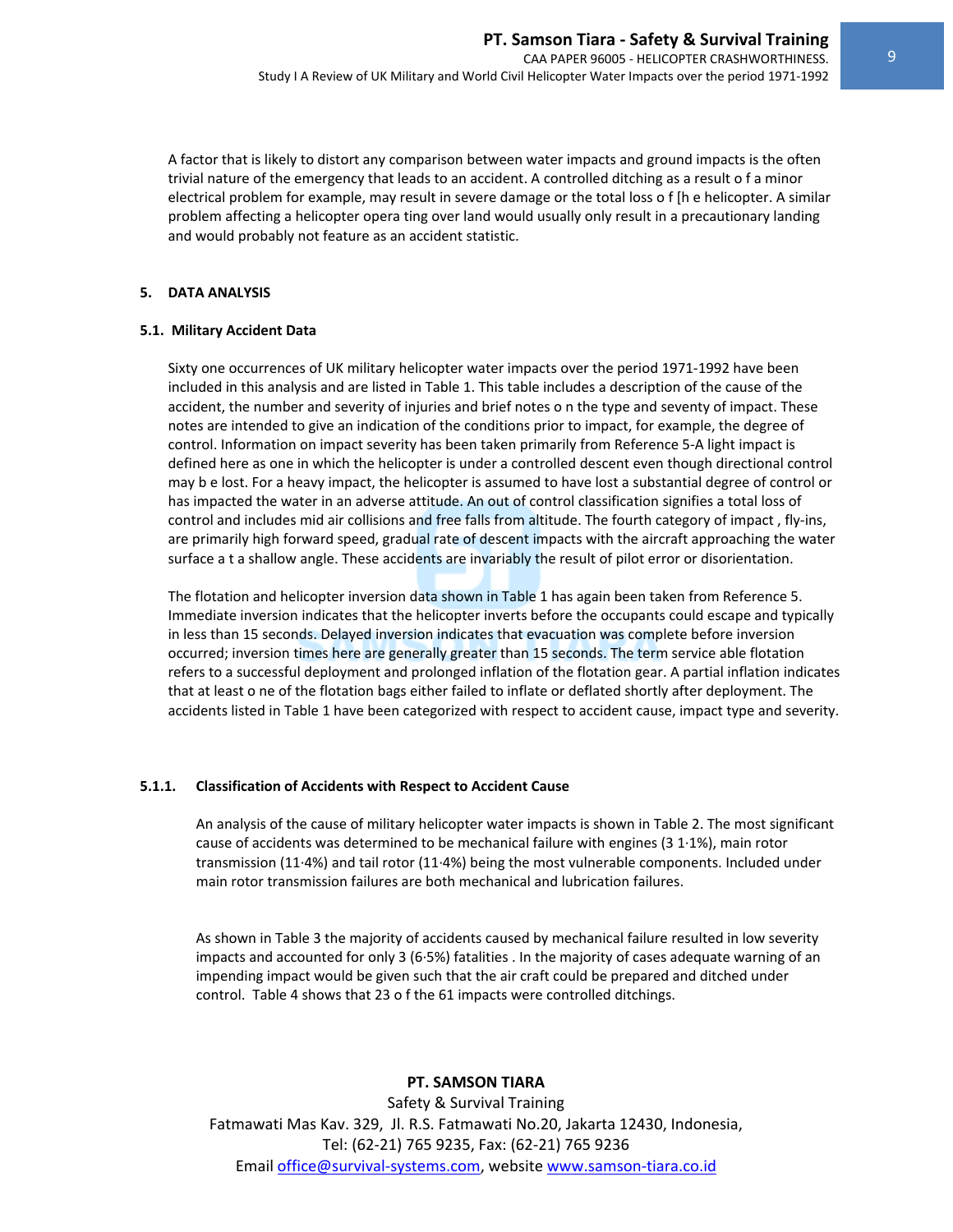For example, of the 7 main rotor transmission failures, 6 resulted in successful controlled ditchings with no injuries. Of the 19 engine failures, 7 resulted in successful controlled ditchings with a further 9 resulting in a vertical descent onto water with a limited degree of control. Three engine failure accidents resulted in 4 serious injuries. A fourth accident, categorized as out of control, resulted in 3 fatalities. For naval helicopters, particularly those in an ASW role, a significant proportion of airborne time is spent in the hover. In this phase o f flight, engines and main rotor transmissions are highly loaded and hence the hove r is associated with a high incidence of failure o f these components. The 7 tail rotor failures resulted in 7 serious injuries but no fatalities.

Failure and mal functions in other aircraft systems accounted for 11 of the 61 accidents as shown in Table 2. Because these in‐flight emergencies did not generally affect control of the aircraft, controlled ditchings were executed in the majority of cases. One accident, however, caused by a computer failure, resulted in 2 fatalities in a high speed fly‐in accident.

The 3rd major category, pilot error and disorientation, accounted for 14 of the 61 accidents and resulted in 87% of the fatalities and nearly 50% o f the serious injuries. Five of the 14 accidents in the category of pilot error and disorientation were high forward speed fly-in accidents with the aircraft making a gradual descent into the water surface. Impacts were at a shallow angle with the water surface and extremely severe. All 5 accident s were fatal resulting in **11** fatalities. A further 3 accidents involved both vertical and forward velocity. The remaining 6 accidents were either controlled ditchings or out of control accidents.

In addition to the 14 accidents where pilot error or disorientation was clearly identified as a casual factor in the accident, 5 further accidents were considered to have had contributory causes from pilot error. Two of these accidents were fatal resulting in the loss of 5 lives. In 3 accidents, although mechanical failure was present, the pilot failed to follow required procedures to correct the situation. Failure to maintain rotor RPM in an attempted autorotative descent and shutting down the wrong engine following a single engine failure are two examples.

Comparing the distribution of accident causes established in this study with other accident reviews, shows a similar percentage of accidents resulting from mechanical failure. Brooks (13), for example has shown that 52% of Canadian Navy helicopter ditchings were the result o f mechanical failure in the period 1952 ‐ 1990. Reade r (5) has reported that 50% o f Royal Navy helicopter ditchings over the period 1972‐1988 were the result of failures to the power plant or transmission. Pilot error has been shown to be a major cause of military helicopter accidents in studies by SteelePerkins (15), Day (14) and Brooks (13) where between 23% and 46% of water impacts have been shown to be the result of pilot error. The maritime environment has been shown to be a significant factor in inducing disorientation among aircrew (16).

#### **PT. SAMSON TIARA**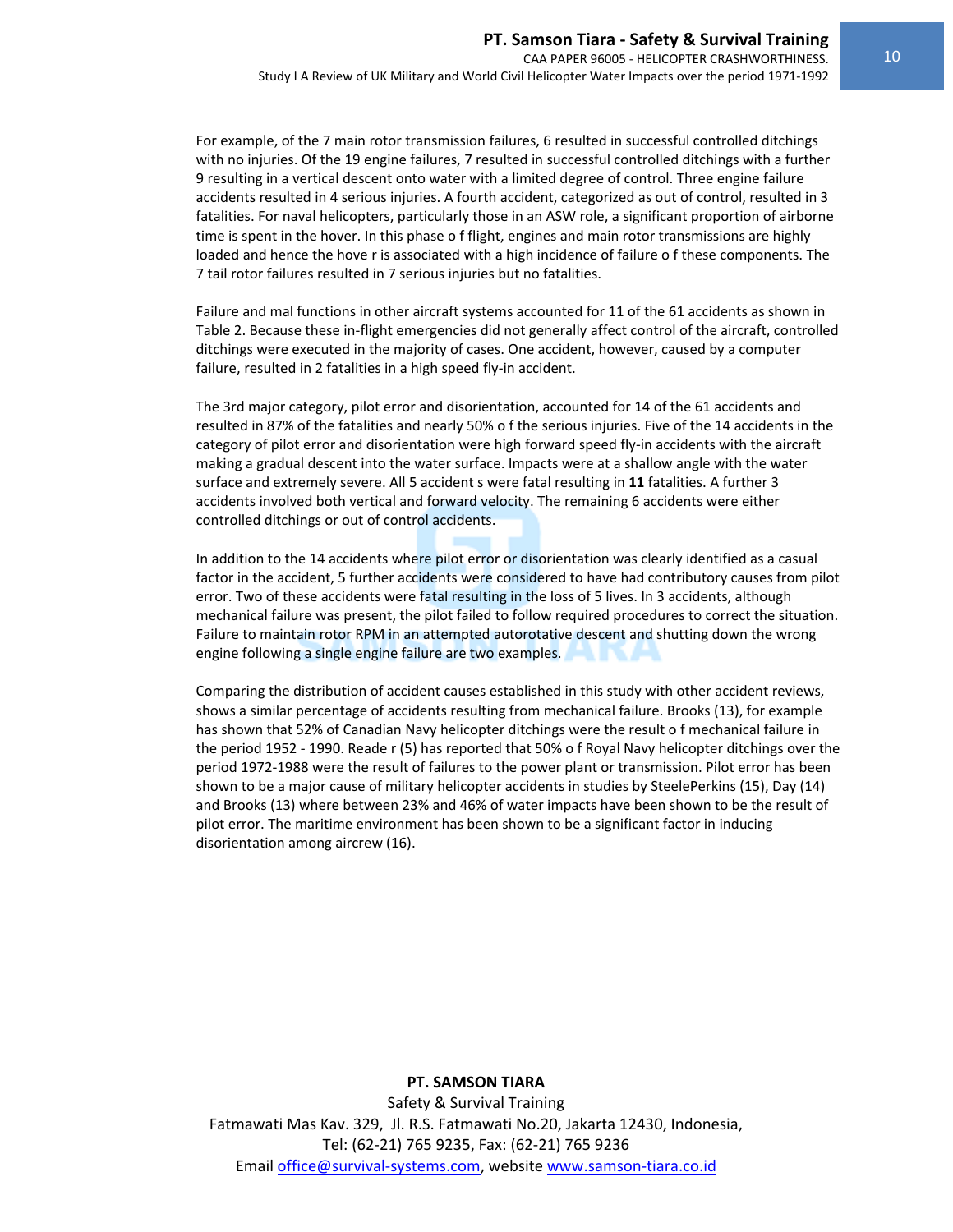#### **5.1.2. Classification of Accidents with Respect to Impact Type**

An analysis of military helicopter accident data with respect to impact type is shown in Table 4. Three impact categories were identified that accounted for over 70% of water impacts. Controlled ditchings can be seen to account for 37∙7% o f water impacts. In a controlled ditching the aircraft is considered to be under full control such that the pilot is able to limit the rate o f vertical descent to an acceptable figure (e. g. 5 ft/s). Forward velocities are dependent on whether the helicopter is under power or autorotatating but are generally below 30kts. Aircraft attitudes are invariably level in roil and pitch except for autorotative descents where flare out prior to touchdown may result in a slight nose up pitch attitude. All controlled ditchings are classed as light with no serious injuries and are well within the structural capability of the airframe.

The vertical descent under limited control category accounted for 27∙8% o f water impacts. There were no fatalities in accidents in this category although 11 serious injuries were reported. As the aircraft is considered to be under partial control, impact velocities were higher than for controlled ditching but generally still within the capability o f the airframe structure. Aircraft forward velocity is again generally low but impact attitudes may involve pitch and roll angles dependent on the degree of control. In addition, the aircraft may be yawing on contact with the water surface if yaw control has been los t. Of the 17 accidents in this category, 4 were classed as heavy. Three of these impacts were the result of tail rotor failures and accounted for 7 of the serious injuries.

Fly-In accidents accounted for 8 o f the 61 accidents producing 34 fatalities and 9 serious injuries. Twenty one fatalities and 8 serious injuries occurred in one accident. Five of these accidents were high forward speed, shallow angle impacts wit h the water surface and extremely severe. The remaining 3 accidents involved significantly lower forward impact velocities and occurred while the aircraft was either in the hover or shortly after take‐off.

Of the remaining 13 accidents, 7 were uncontrolled impacts and 4 were insufficiently documented to allow classification.

#### **5.1.3. Analysis of Occupant Injuries**

Of the 61 military helicopter accidents recorded in the period 1971‐1992, 13 (21∙3%) were fatal resulting in 46 fatalities.

Thirty eight deaths (82∙6% of the total) were the result of drowning. The remaining 8 fatalities resulted from impact injuries in which 2 were attributable to seat failure, 2 from blade strike and 3 from multiple injuries sustained in catastrophic out of control accidents.

Thirty four (73⋅9%) fatalities occurred in accidents that were categorized as either controlled ditching, vertical descent with limited control or fly‐in accidents. The remaining 12 fatalities occurred in accidents where the aircraft was essentially out of control.

#### **PT. SAMSON TIARA**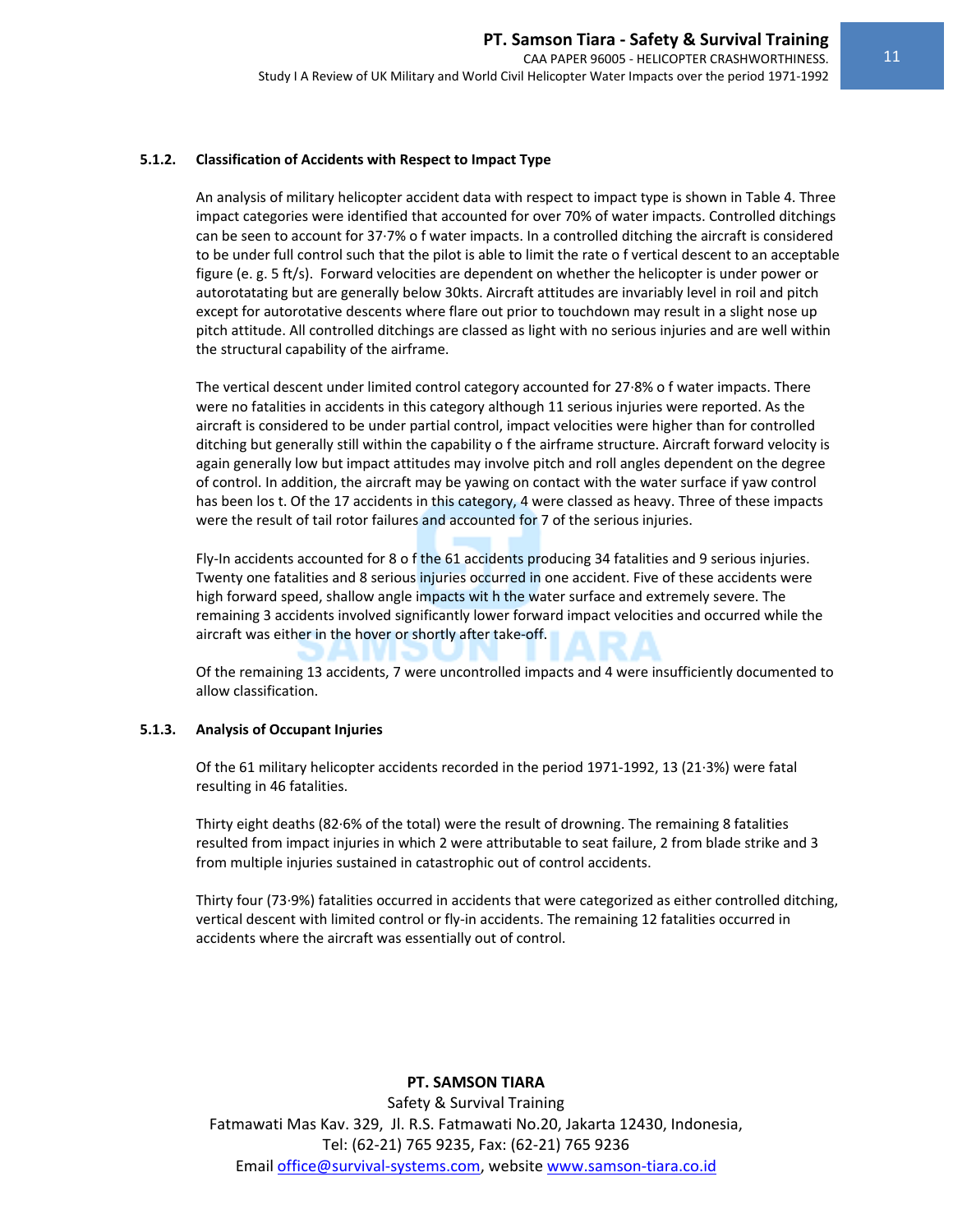There were a total of 18 accidents that involved fatal or serious injuries. Seven of these accidents resulted in 20 serious injuries: 12 injuries where spinal compression fractures, 2 involved other bone fractures and 6 where unknown. The high incidence of spinal compression fractures reflects the high vertical impact forces associated with helicopter water impacts. This finding is broadly in agreement with the findings of Vyrnwy-Jones (2) where spinal injuries were found to account for 73∙3% of all major injuries in UK Navy helicopter water impacts. These figures, however, are significantly higher than the spinal injury rate observed for army helicopter accidents. A summary of occupant injury data is shown in Table 5.

Drowning was shown to be the major cause of death in survivable US Navy helicopter water impacts in a stud y by Glancy(12) where 54∙7% o f fatalities were due to drowning and a further 38∙0% were lost at sea presumed drowned. Rice and Greear (17) reported that 84∙1% of fatalities in ditched US Navy helicopters over the period 1969‐1972 were identified as either drowned (39∙6%) or lost at sea (4 4∙4%). Forty percent of that recovered drowned o r lost at sea was last seen still in the air craft indicating that the inability to escape, either because of incapacitation or disorientation, is a major issue.

#### **5.1.4. Analysis of Helicopter Flotation Systems**

Of the 61 ditchings, 35 (57∙3%) resulted in immediate inversion, 15 (24∙5%) were delayed inversions and in a further 9 cases the aircraft did nor invert. Seven ditching involved helicopters without flotation systems fitted and all resulted in immediate inversion. The 16 occurrences where a flotation system was fitted but not used also resulted in immediate inversion. In the 28 cases where the flotation system was successfully deployed, there were 5 cases where the helicopter inverted immediately. Fourteen of the above 28 cases involved controlled ditching and it was from this population that the 5 cases of immediate inversion occurred.

The number of ditchings resulting in immediate inversion calculated above is broadly in agreement with a Boeing Vertol stud y (see Reference 24) into 200 US Navy Marine helicopter ditchings where it was revealed that more than 50% of aircraft inverted and/or san k in less than one minute. Vyrnwy-Jones (2), in a study of 53 Royal Navy helicopter ditchings between 1972 and 1984 calculate d that 47% of helicopters either sank or inverted immediately after water impact.

The reason for 16 occurrences of the flotation system nor being used is unclear. It is possible that in a number o f cases the pilot had considered that a water take ‐off was feasible and hence was reluctant to deploy flotation equipment. Evidence indicates that in at least one case the pilot had attempted to deploy flotation gear but without success. In the remaining cases, pilot disorientation or incapacitation was a likely explanation for the failure to deploy flotation gear. These examples provide strong evidence for the automatic deployment of flotation aids when a helicopter contacts a water surface. At least 2 methods of automatically deploying flotation systems, in addition to a manual activation capability have been recommended by Reader (5).

#### **PT. SAMSON TIARA**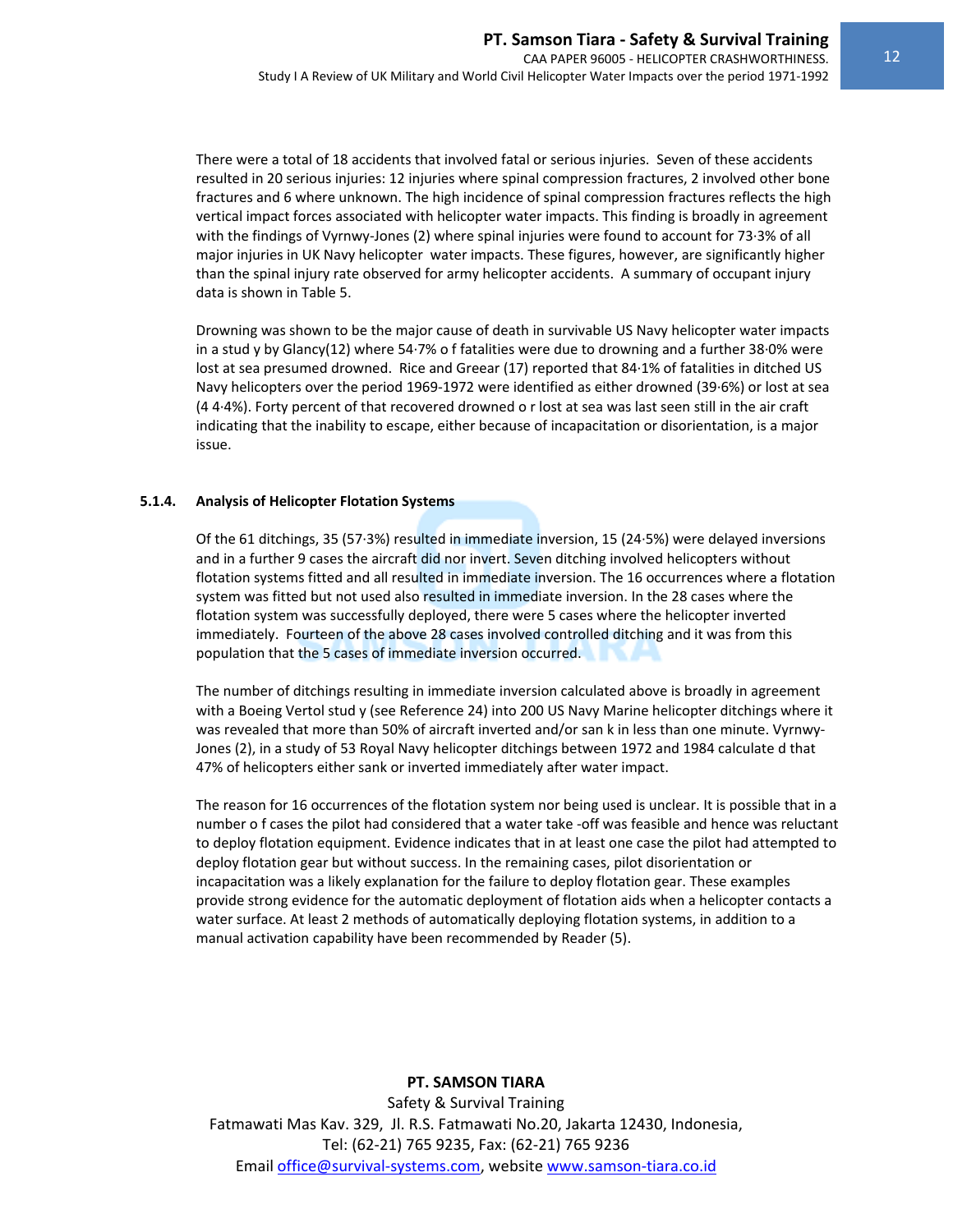To be effective, [he flotation system must withstand the initial impact with the water surface and keep the helicopter upright and afloat for long enough to enable occupants to evacuate. The high incidence of immediate inversions (over 57%) reflects the poor performance of flotation systems fitted to helicopters over the period 1971‐ 1992. Evidence shows that in some instance s flotation bags were damaged by the initial water impact and in other cases were made ineffective because of the failure o f the structure to which they were attached. Failures of flotation systems as a result of wave action in the post impact phase have also been recorded.

Because of inherent instability of current helicopter designs, e .g. high centre of gravity and narrow fuselage, there is a strong likelihood that the helicopter will invert even when successfully ditched in calm conditions. Main rotor blade strike with the water surface due to wave motion or excessive roll of the aircraft in the water and even application of the rotor brake can generate an overturning moment of sufficient magnitude to invert the helicopter. In sea states of 3 or greater, it has been reported that the majority of helicopters invert and/or sink regardless of how well controlled the ditching may have been (2).

#### **5.1.5. Comparison between Military Helicopter Water Impacts and Land Based Impacts**

From three reviews o f helicopter accidents (2, 3, 4) for [he 3 UK armed forces (RAF, RN, Army Air Corp), a study was made of the relative proportion of water impacts and accidents involving impact with the ground. Unfortunately no published reviews were available for UK military ground impacts in recent years, and as a result, the comparison was limited to data for the period 1971‐ 1982. It should be noted that the accident reviews contained in reference 2, 3, and 4 have employed different classification criteria in their data analyses to those adopted in this present study. Hence, comparison between these different reviews, even if they involve apparently similar populations, should be carried out with caution.

From the three accident reviews referenced above, a total of 231 accidents involving UK military helicopters were reported in the period 1971-1982. These accidents accounted for 95 fatalities. Of these 231 accidents, 169 were land impacts and 62 were water impacts. 15∙4% of land impacts were determined to be fatal compared to 16∙1% of water impacts.

The 169 land impacts involved 434 occupants; fifty eight occupants were fatally injured resulting in a survival rate of 86∙6%. For water impacts there were 37 fatalities from a total of 253 occupants, producing a marginally lower survival rate of 85∙3%. This difference in survival rates is not considered to be significant. The survival rates in Royal Navy *helicopter* accidents were calculated to be 85 2% for water impacts and 86⋅3% for land impacts (5); again the difference is not considered significant.

Brooks (13) has calculated a survival rate of 76% for Canadian Military helicopter ditchings over the period 1952‐ 1990. For US Navy/Marine Corps helicopter ditching in the years 1977‐ 1990, Barker (19) has shown a survival rate o f 83% in 115 survivable accidents. A study of us Army helicopter accidents over the period 1979 1985 (18) ha s demonstrated an occupant survival rate of 87∙1% in 298 significant survivable accidents. In comparison, the 61 helicopter water impacts reviewed in this present study produced an occupant survival rate of 83∙1%.

#### **PT. SAMSON TIARA**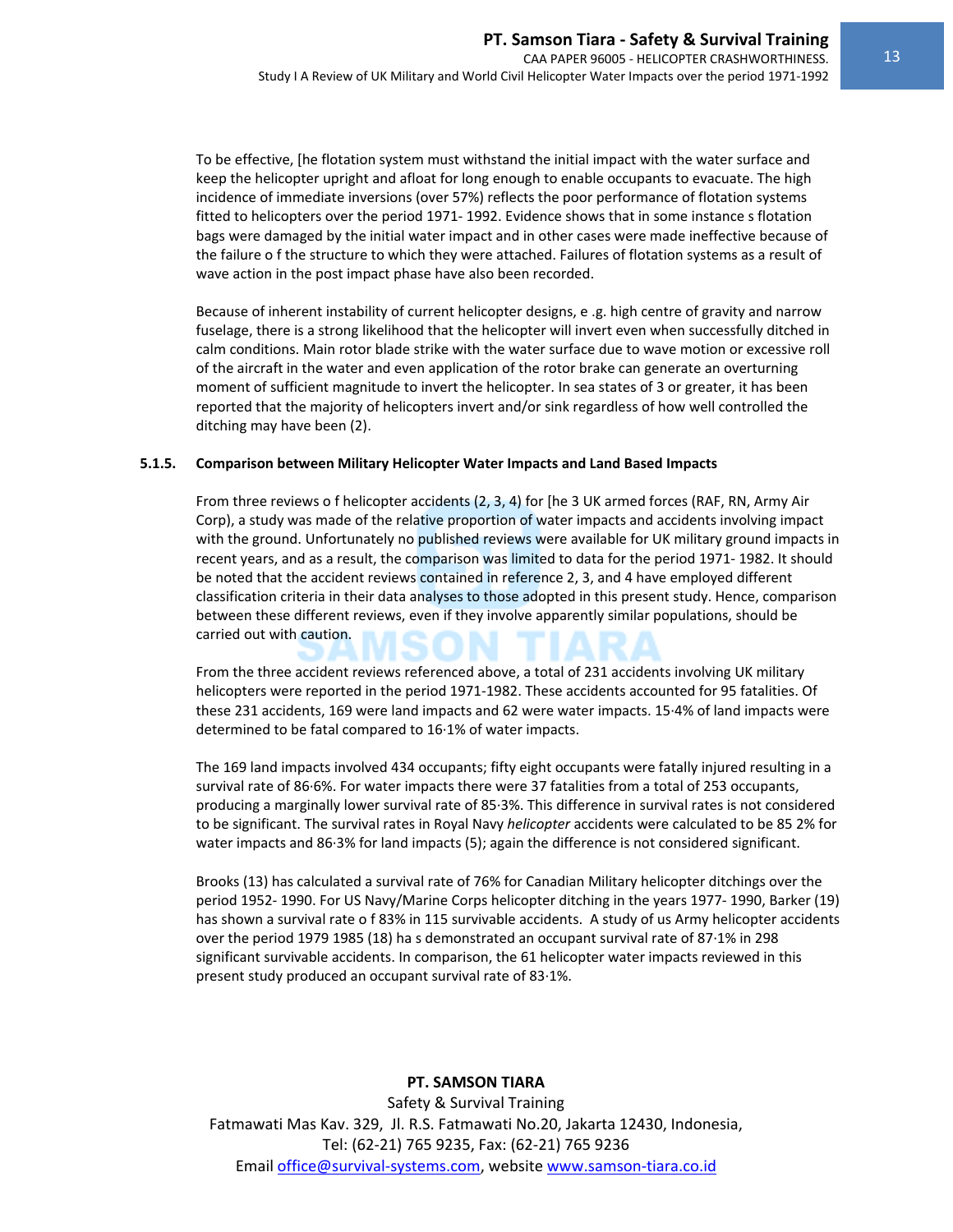A comparison of land and water impacts has shown a significant difference in the distribution of major injuries. Whereas spinal compression fractures have been shown to be the most frequently identified serious injury to occupants in water impacts (see 5. 1.3), for land impacts, spinal injury accounted for only 16∙5% of serious and fatal injuries in a study of us Army helicopter accidents (8) . A study of UK Army Air Corps land impacts ha s revealed that 18∙0% of serious injuries are spinal in nature (4). Both these references have shown that head impacts arc the most significant cause o f serious injuries in army helicopter land impacts.

As discussed in 5.1.3, 73∙3% of major injuries in RN helicopter ditchings were spinal injuries ( 2). It was also shown in the same study that if all RN accidents are considered (water, land and deck), then the percentage of spinal injuries falls to 50%. Day (14) also identified a reduced figure for spinal injuries of 34% for all RN helicopter accidents over the period 1960 ‐ 1969.

A study o f US Navy helicopter ditchings by Coltman (10) concluded that the most serious crash hazard resulted from structural failure of crew and troop seats that allowed the body to strike adjacent structure. Of the total number o f major and fatal injuries, 27∙4% were considered to be the result o f se at or restraint failure. Interestingly, only 10∙5% of major/ fatal injuries were found to be the result of excessive decelerative force.

A study of US army helicopter accidents over the period 1979 ‐ 1985 (18) has also revealed the most common cause of injuries to be secondary impacts caused by inadequate restraint or structural collapse. In survivable accidents, 60∙1% of injuries were considered to be the result of the occupant striking, or being struck by aircraft structure. As for water impacts, occupants receiving excessive decelerative forces accounted for only a small percentage of injuries (12∙3%). The most frequently identified deficiencies contributing to occupant injury were restraint systems (39∙7%) and scats (23∙4%).

Several studies have shown a high incidence o f injuries to lower and upper body extremities in army helicopter impacts. For example Shanahan (18) has shown that leg injuries account for 27∙4% of the total number of injuries. Vyrnwy‐Jones (4) has calculated a figure of 16∙0% for similar injuries. Although these injuries are classified as severe for land impacts they are unlikely to be hazard o us to life, unless a post crash fire is also present. In water impacts, however, such injuries may incapacitate an occupant to the extent that he is unable to evacuate the aircraft. If the aircraft subsequently inverts o r sinks, then the outcome is variably fatal; the cause of death will be drowning wit h the original injury going unrecorded.

As discussed in 5.1. 1. Pilot error has been shown to be a major cause of aircraft water impacts (23∙46%). Studies of UK and US army helicopter ground impacts, however, have shown that a considerably higher percentage of accidents are the result of pilot error Singlev and Sand (20) have shown that over the period 1968‐1975, 71% of US army helicopter accidents were the result of flight crew errors. For UK Army Air Corps helicopter accidents, 75% were attributable to pilot error (4).

#### **PT. SAMSON TIARA**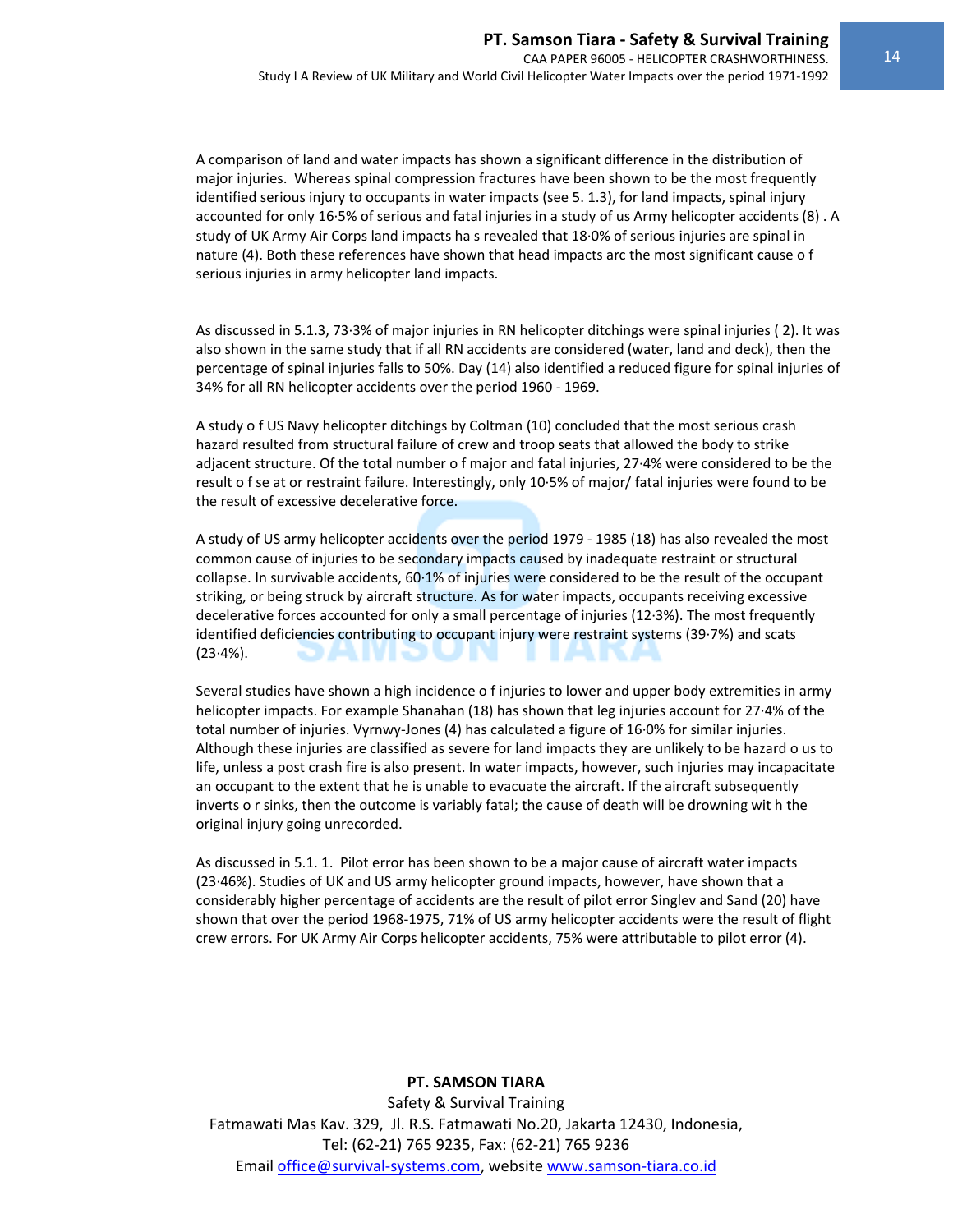#### **5.2. Civil Accident Data**

Ninety eight notifiable water impacts to world civil helicopters over the period 1971 ‐ 1992 have been included in this analysis and are listed in Table 6. This table includes a description of the cause o f the accident, the number and severity of injuries and a description o f the type of impact. The same categories of impact type as that used for the military data has been adopted here, these being controlled ditching, descent with limited control, fly‐in and out of control. Where available, information on helicopter flotation system effectiveness is also presented. However, o f the 98 accidents, information on post impact flotation were only available in 56 cases. The terms used to describe helicopter flotation performance are as those defined for military helicopters in 5. 1. The accidents listed in Table 6 have been categorized with respect to accident cause and impact type.

#### **5.2.1. Classification of Accidents with Respect to Accident Cause**

An analysis o f the cause of civil helicopter water impacts is shown in Table 7. The most significant cause of accidents was found to be mechanical failure with engines (19∙3%) and main rotor transmission (17∙3%) showing the highest incidence of failure. Failure or malfunction in aircraft systems other than power plant and transmission accounted for 14·2% of accidents. Accidents attributable to pilot error or disorientation accounted for 24∙4% of the total number of accidents. An NTSB study (21) has shown that for US civil helicopters over the period 1977 - 1979, 39∙5% of accidents were attributable to mechanical failure in the power plant and transmission. A similar figure of 41% for mechanical failures was calculated by Balfour (22) in a study of 27 UK civil and military helicopters between 1956 and 1975. These figures are in reasonable agreement with those determined in this present study.

From Table 7 it can be seen that the 55 accidents resulting from mechanical failure accounted for 60∙3% of the total number of fatalities. Pilot error accounted for 30∙1% of fatalities, a significantly smaller percentage than that shown for military accidents. In addition to the 24 accidents where the cause was determined to be pilot error or disorientation, there were a further 6 accidents where the pilot was considered likely to have been a casual factor. Of these 6 accidents, 3 were fatal accounting for 19 fatalities. These accidents, however, even if included in the pilot error category would not have significantly affected the percentages quoted above.

In the review of US civil rotorcraft accidents discussed in Reference 21, the pilot was cited as a cause o r related factor in more than 64% o f the total number of accidents. This study included both water and land impacts. This figure of 60% is significantly greater than the 30∙1% determined for pilot error accidents in this study

#### **5.2.2. Classification of Accidents with Respect to Impact Type**

An analysis of civil helicopter water impacts with respect to type o f impact is shown in Table 8. Controlled ditchings accounted for 29∙5% o f water impacts. The second largest impact type category was vertical descent with limited control that accounted for 25∙5% o f the water impacts analyzed. The total number of accident in these two categories (55%) is broadly similar to that found for military helicopters (64%). However, whereas military helicopter controlled or limited control impacts did not result in any fatal accidents, Table 8 shows that for civil helicopters over 15% of fatalities were accounted for in these two categories.

#### **PT. SAMSON TIARA**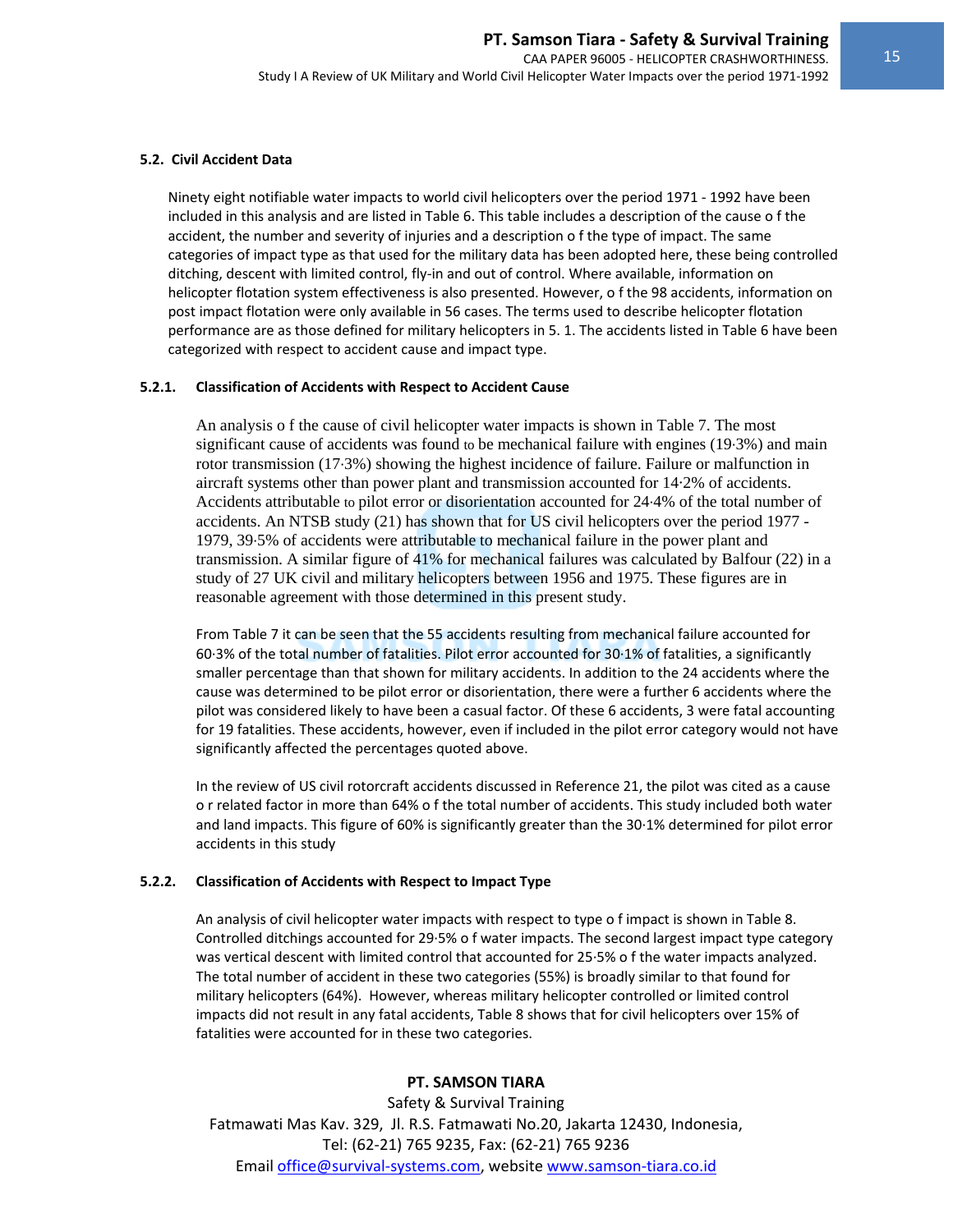Fly‐ins and uncontrolled impacts accounted for 17∙3% and 25∙5% respectively of civil helicopter water impacts compared to 13∙1% and 11∙4% for UK military helicopter water impacts. Twenty three percent of fatalities occurred in fly‐in accidents; uncontrolled impacts accounted for 58∙5%. These proportions again are significantly different than the 73∙9% and 26∙0% of fatalities in fly‐in and uncontrolled impacts for military helicopter accidents.

#### **5.2.3. Analysis of Occupant Injuries**

Of the 98 world civil helicopter water impacts over the period 1971 – 1992, 48 (48∙9%) were fatal resulting in 338 fatalities. This fatality rate is over twice that for UK military helicopters. In accidents where the cause of death had been established (24out of 98), 56'7% of fatalities were the result of drowning. Of the 902 occupants involved in the 98 accidents, 338 lost their lives resulting in a survival rate o f 62∙5%. This figure is significantly lower than the 83∙1% survival rat e calculated for military helicopters.

Of the 98 water Impacts, 52 involved serious or fatal injuries; 22 of these accidents accounted for 46 serious injuries. In 17 of the 48 fatal accidents all occupants were killed A breakdown of the distribution of occupant injuries showed that of the 338 fatalities, 281 were passengers and 57 were crew. As shown in Table 8,276 fatalities (81∙6%) occurred in accidents that were categorized as fly‐in o r uncontrolled. Fifty one fatalities (15∙0%), however, occurred in impact s classed as controlled or partially controlled. Insufficient information was available to enable a detailed analysis of injury mechanisms to be carried out. However, in 10 fatal accidents a total of 130 seat failures were recorded. In an accident to a 56 1 in July 1990 (see accident 11 in Table 6) in which 6 occupants out of 13 died, it was found that all occupied seats showed some form of impact damage. All of the passengers who died were shown to have occupied seats that collapsed on impact. Furthermore, 7 of the 10 fatal/serious injuries were due to flailing of the body that resulted in contact injuries.

#### **5.2.4. Analysis of Helicopter Flotation Systems**

Insufficient information was available to carry out a detailed analysis of civil helicopter flotation effectiveness. Of the 98 accidents included in t his analysis, however, limited information was available in 56 cases. In 37 water impacts the aircraft inverted o r sank before evacuation was completed. In the remaining 19 cases, the aircraft remained a float and upright for long enough to enable occupants 10 evacuate. In the 37 cases of immediate inversion, 26 were fatal accidents involving 181 fatalities. For the cases where a cause of death had been established (133 out of 18 1 fatalities), drowning was identified in 83 cases. In a review of North Sea helicopter ditchings by Ferguson and reported in Reference 24, 28 ditchings between 1969 and 1987 resulted in a survival rate of 62 %. Eleven (39∙2 %) of the ditched helicopters were reported to have inverted o r sank immediately.

#### **PT. SAMSON TIARA**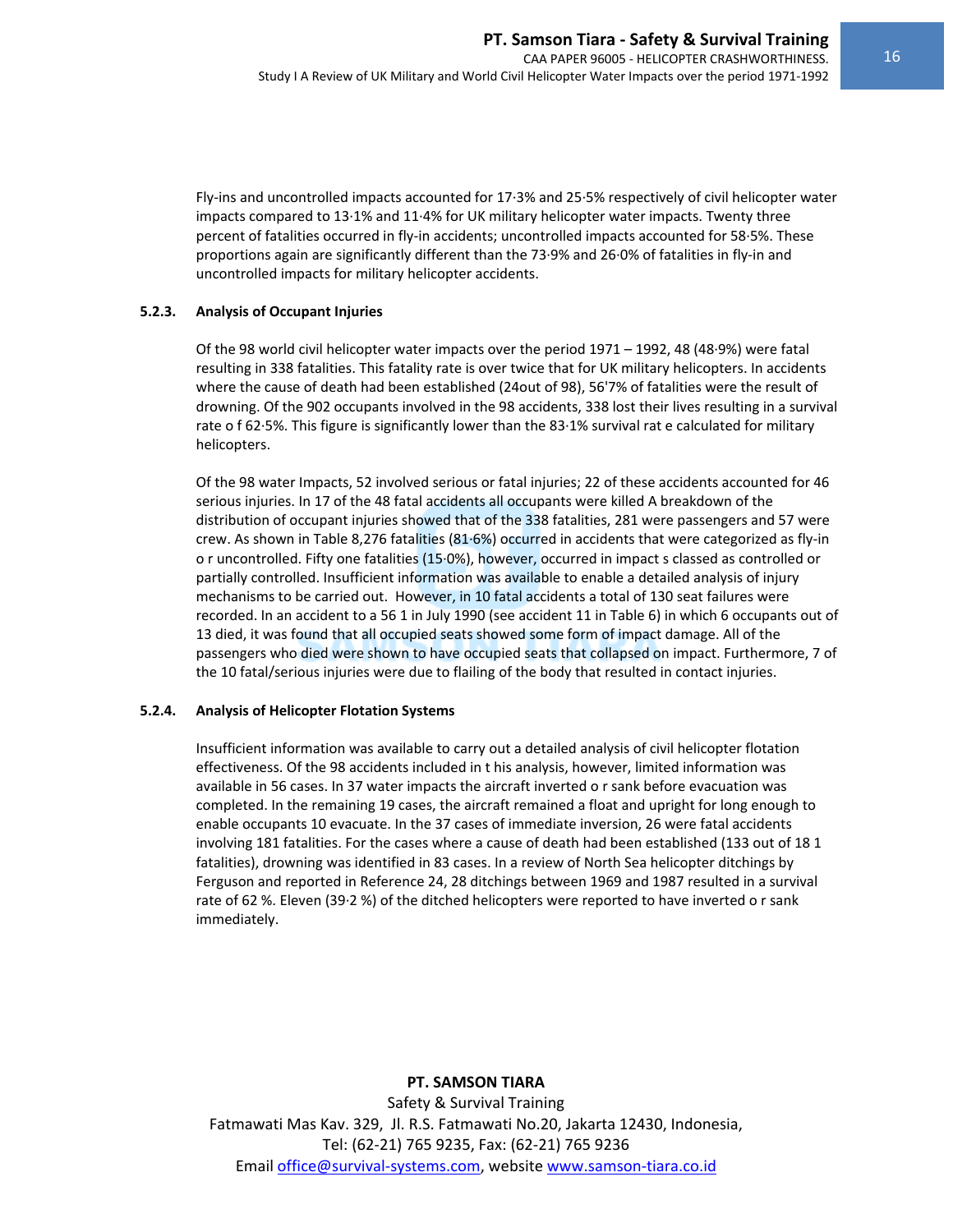#### **5.2.5. Comparison between Military Helicopter Water Impacts and Land Based Impacts**

A comparison between land and water impacts for UK and world civil helicopters was not possible due to lack of published reviews or summaries on land impacts. Although raw data was available from the CM's World Helicopter Accident Summary and ICAO sources, analysis of this data was considered to be outside the scope of this present study. Findings from US studies, however, are considered relevant and worthy of inclusion.

In a study of US civil helicopter accidents over the period 1974 ‐ 1989 (9) 9∙7% of accidents where the impact scenario was known were determined to be water impacts. Survivable water impacts, however, accounted for 64∙7% of fatalities. High vertical velocity land impacts accounted for only 5∙8% of fatalities. For serious injuries, the high vertical velocity land impact category was shown to be the most severe with 45∙ 1% of all serious injuries. Excessive vertical forces cause d almost half of the injuries in this accident type. In comparison, water impacts accounted for 20∙9%of the total number of serious injuries.

As discussed in 5.2. 1, Reference 21 established the pilot as a cause or related factor in over 64% of US civil helicopter accidents in the period 1977 ‐ 1979 in which a probable cause was determined . This corresponds reasonably well with the figures for UK and US military land impact data. Reference 11 quotes a figure of 71∙2% for US military helicopter pilot error accidents over the period 1968 ‐ 1975; reference 4 quotes a figure of 75% for UK Army Air Corps helicopter pilot error accidents over the period 1971 ‐ 1982.

In this water impact study, however, only 24‐4% of civil and 23% of military helicopter accidents were attributable to pilot error. This difference may in part be explained by the high incidence of pilot error accidents in land based impacts where the aircraft hit obstacles such as trees and wires. Reference 21, for example, indicates that 17‐8% of land based civil helicopter accidents involve collision with obstacles (wires, trees, poles). Over water night is generally free from such obstacles A paper by Bender(23) has shown that 27∙2% of accidents involving MBH helicopters that were attributable to pilot error, were the dire ct result of collision with obstacles.

#### **6. DISCUSSION**

This study has reviewed water impacts over the period 1971‐1990 Involving world civil and UK military helicopters. Analyses were restricted to accidents that resulted in substantial damage to the helicopter and/or the occupants receiving serious or fatal injuries. The 98 world civil accidents analyzed resulted in 338 fatalities and a survival rate of 62∙5%. An analysis of 6 1 UK military helicopter water impacts revealed 46 fatalities and a significantly greater survival rate of 83∙1%. Similar survival rates for US and Canadian military helicopter water impacts (83% and 76% respectively) have been demonstrated by Barker (19) and Brooks (13). Published data on civil helicopter survival rates was unfortunately only available for fatal accidents involving both water and land impacts. This study of CS civil helicopters carried out by the National Transportation Safety Board (21) revealed a survival rate of 27∙6%. This compares with a figure of 33∙5% for fatal water accidents in this present study.

#### **PT. SAMSON TIARA**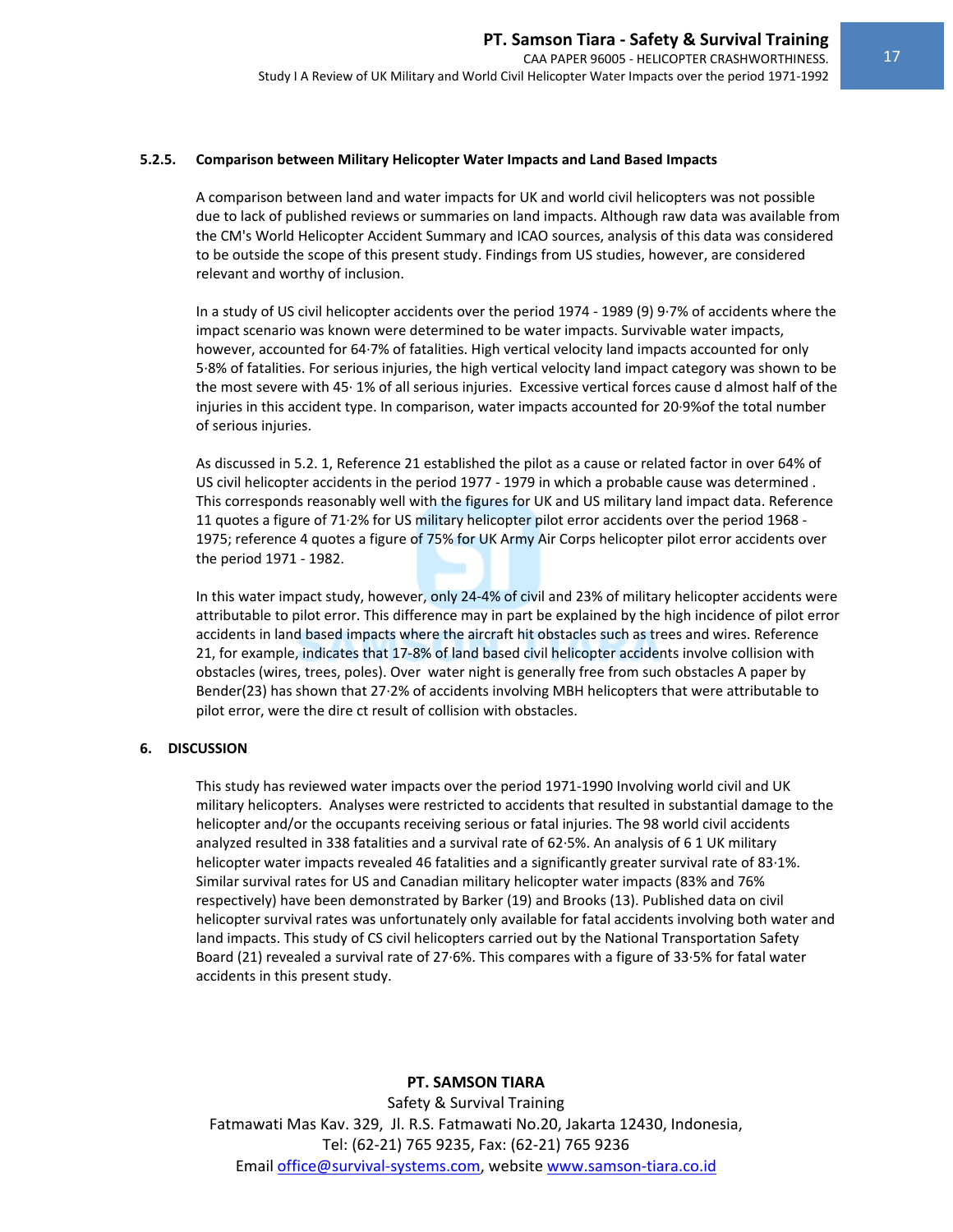The primary cause of helicopter water impacts was shown to be mechanical failure in engines, transmission and rotor systems. For world civil accidents 26∙1% were the result of mechanical failure in these components; for UK military helicopters the figure was 55∙7%. The second most common cause of accidents was determined to be pilot error for both civil water impacts (24‐4%) and military water impacts (22‐9%). These figures are significantly lower than the frequency calculated for pilot error accidents on land where figures of the order of 70% have been demonstrated (4. 20). Although the maritime environment is known for its potential to induce disorientation, it is believed that the high numbers of pilot error land impacts are, at least in part, the result of collision with obstacles and heavy landings.

Although only a small percentage o f military accidents were found to be the result of pilot error (2 2∙9 %), these accidents accounted for 86∙9% of fatalities, mechanical failures that accounted for 55∙7% of accidents, resulted in only 6∙5% of fatalities. A different distribution of fatality causes was observed in civil helicopter water impacts. Pilot error, that accounted for 24 ‐4% of accidents, resulted in 30∙ 1% of fatalities. Mechanical failure accidents (56∙1%) produced 60 ∙3% of the total number of fatalities in civil helicopter water impacts.

A possible explanation for this difference is that in military helicopters, where pilots are trained in simulated engine and tail rotor failures, for example, they are better able to respond to real emergencies. Table 4 and 8, for example, show that of the 61 military helicopter water impacts. 37∙7% are controlled ditching, whereas for civil helicopters. 29 ∙5% of the 98 water impacts were controlled ditchings. Furthermore, 25∙5% o f civil helicopter water impacts were classed as out of control compared to only 11∙496 for military helicopter accidents.

The cause of death in the majority of accidents analyzed where a cause had been identified was shown to be drowning. In military helicopter water impacts, 82∙6% of fatalities were due to drowning; 56∙7% of fatalities in civil helicopter water impacts were the result of drowning. It should be rioted for civil helicopter accidents, however, that the cause of death was identified in only 48% of the fatalities analyzed. It can be seen from these results that the high fatality rate associated with helicopter water impacts is not an indication of the severity of impact or the magnitude of impact forces but rather reflects the scale of post crash survival problems.

When a helicopter ditches in to water it frequently invert s and rapidly sinks. This study has shown that in approximately 60% o f military and civil helicopter water impacts, the aircraft inverts or sinks immediately or at least before occupant evacuation was completed. A consequence of this rapid inversion or sinking is that the majority of survivors in water impacts would have had to have made some form of underwater escape. It has been reported that even if the crew and passengers are uninjured, escape is frequently hindered in such cases by loss of vision, disorientation and panic if the occupants have not been trained in underwater escape (2) . Occupants whose evacuation is further hindered by debris and difficulty in releasing restraint harnesses, commonly perish (24)

#### **PT. SAMSON TIARA**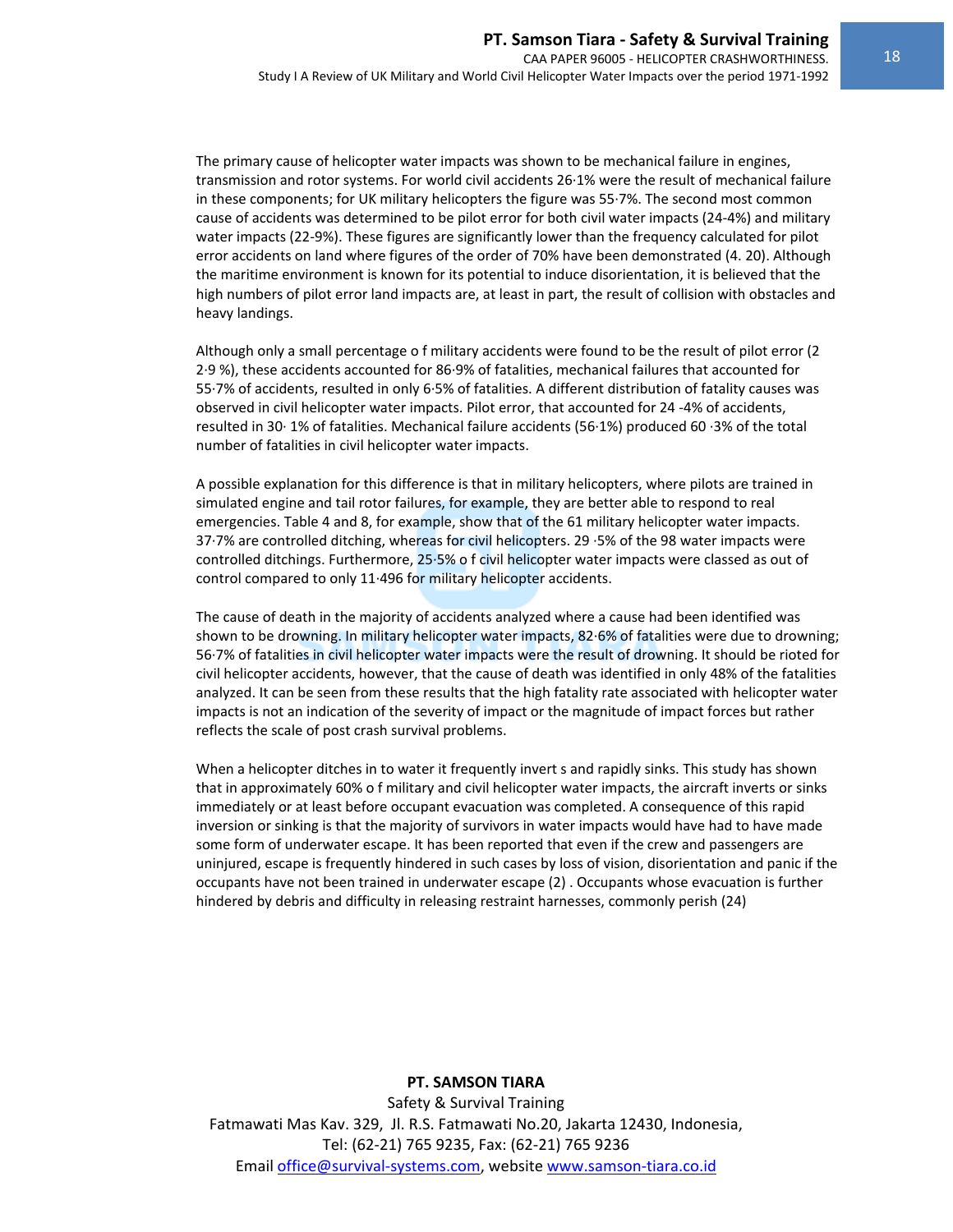Rice and Greear (17) have reported the inrush of water as the main problem in escaping from a submerged helicopter from interviews with survivors. This often coupled with disorientation and difficulties in reaching or opening escape hatches, was reported by 50% o f survivors of us navy helicopter ditchings. The high incidence of escape difficulties a rising from the inrush of water has been noted as a cause for concern in other studies (5. 6).

Injuries to occupants would present a further hindrance 10 evacuation from a submerged or inverted helicopter. Cont ac t between occupant and adjacent helicopter structure has been shown to be a major cause of injuries in both civil and military land impacts (4 , 9, 10, 18), These contact injuries are typically the result of scat failure , structural collapse o r inadequate restraint that allows excessive flailing of the body extremities.

The extent to which these injuries at a non-fatal level have contributed to the high incidence of drowning in water impacts is not known. What has been shown, however, is the high incidence of spinal injuries in military helicopter water impacts. This finding is in disagreement with a number of studies into military helicopter land impacts and is only substantiated by other UK water impact studies (5). The reason for the high frequency of spinal injury in water impact s may possibly be that the more incapacitating in juries (i.e. contact injuries) do no t appear in the injury statistics if subsequent loss of life is attributable to drowning.

The fact that the majority of fatalities occurring in water impacts is due not to impact forces but are the result of drowning, indicates the need for improved flotation. Not only would improved helicopter flotation provide increased time for occupants to evacuate, it would also offer occupants trapped in the fuselage a greater probability of being rescue d . To be effective, flotation equipment must keep the helicopter afloat and upright for long enough to enable occupants to evacuate . It must also be designed to withstand the impact forces generated on contact with a water surface. Failures to deploy the full flotation system, o r subsequent deflation following a successful deployment as a result of impact damage, are major causes of helicopter inversion. From the observation that over 50% of helicopter water impacts resulted in rapid inversion or sinking (se e also References 5, 2-i), the current standards of flotation system in both civil and military helicopters are considered inadequate, The practice of designing flotation systems for precautionary a lightings onto water or well executed cont rolled ditchings in relatively calm sea states, does not reflect the severity o f the large number o f water impacts in which the lives of the occupants are at risk.

Improved flotation can only be an effective survival measure if the aircraft fuselage with stands the initial impact with water and occupants remain within the aircraft. Fuselage break up o n impact wit h a water surface and occupants ejected from the aircraft (often still strapped in their seats) has been shown to result in a significant number of fatalities due to drowning in survivable accidents in both this and other studies (2, 24, 25). The nature of impact forces resulting from impact with a water surface is significantly different from and frequently more severe than land impact s of an equivalent velocity. Water impact forces are generated, for example, from pressure loads rather than mass inertia as in land impacts. Detachment or displacements of large mass items such as engines and main rotor transmission which occur under excessive inertia forces are seldom recorded in helicopter water impacts. If the structural failures observed in Water impacts are to be prevented, or at least made less hazardous, a better understanding of the response of structures to water impact is required. A requirement for designers to consider water impact as a crash case is also needed if change s to current design practices is to be realized.

#### **PT. SAMSON TIARA**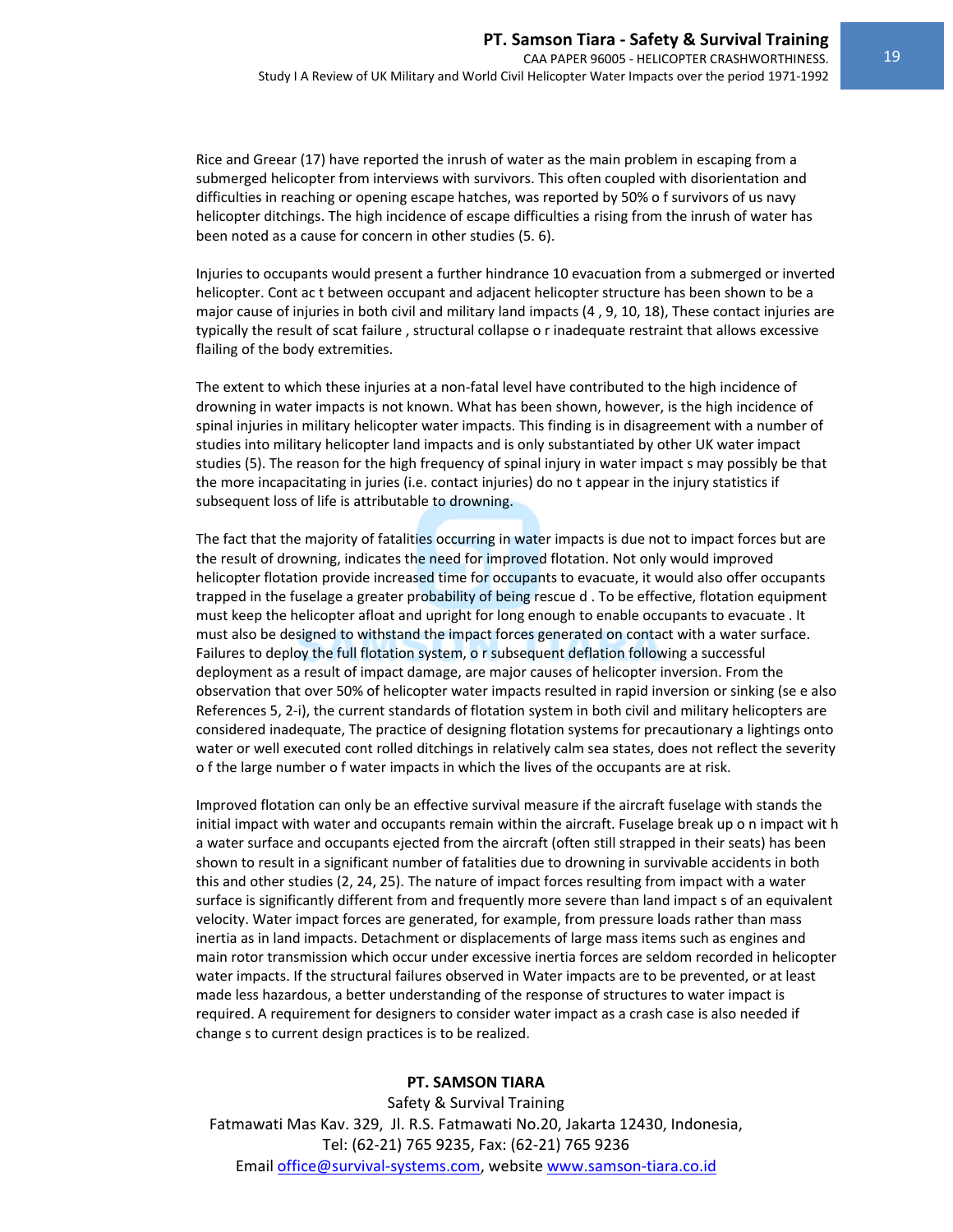From the result s of this study improved flotation is considered to be the primary factor in increasing occupant survival in helicopter water impacts (se e also references 5, 12). The second area where improvement s could benefit occupant survival is in the design of seats and restrains. Improved occupant restraint e.g. the provision of upper torso restraints for passengers) could reduce contact injuries by reducing the flail envelope for arms, legs and head (10, 18). Improved restraint would also, it has been argued, stabilize the occupant in his seat and minimize buffeting and disorientation against an in rush of water and during aircraft inversion (24). Restraining an occupant in an upright position in his seat during impacts involving significant vertical forces, would also reduce the probability of spinal injuries.

Improved occupant restraint can only be of benefit in survival terms if the seat structure itself does not allow the hazardous displacement of an occupant. Failures of the seat structure or seat to floor attachments have been shown to be a major contributory factor to occupant injuries in survivable US civil and navy helicopter accidents (9, 10). Following a civil S61 accident in 1983 in which 20 occupants lost their lives (see accident number 51 in Table 6) , scat failures were identified as a significant hazard to occupant survival. The Air Accidents Investigation Branch Accident Report (26) recommended that requirements concerning the strength of helicopter passenger seats be reviewed.

As noted earlier, the lack of detailed accounts in accident report s of structural crashworthiness issues, occupant injuries and their probable causes has imposed significant limitations on the scope of this paper. The almost total lack of calculated or estimated impact parameters such as velocity and attitude, has, for example, prevented a statistical analysis of impact conditions from being carried out. One objective of this analysis was to have been the definition of the level of crashworthiness in current helicopter designs in terms of potentially survivable impact velocities. This has not been possible for the above reasons. It is considered that more detailed accident reporting for both civil and military helicopter accidents would greatly benefit future studies in the area of helicopter crashworthiness and occupant crash survival.

#### **7. CONCLUSIONS**

- i. Over 50% of UK military and 56% o f world civil helicopter water impacts resulted from mechanical failure to engines, rotor system and transmissions. For world civil helicopter water impacts, 60.3% of fatalities resulted from these accidents.
- ii. Pilot error and spatial disorientation was found to be the second most significant cause of water impacts for both UK military (22.9%) and world civil helicopters (24.4%) . This class of accident accounted for 86.9% of fatalities in UK military helicopter water impacts.
- iii. The majority of fatalities in both world civil (56.7%) and UK military helicopter water impacts (82.6%) were attributable to drowning where a cause of death had been identified. Although drowning was recorded as a cause of death in these instances, factors behind why these occupants drowned were invariably not investigated. Incapacitation due to injury and inability to escape through disorientation entrapment and jammed/obstructed exits has been cited in some cases as probable causes of drowning in helicopter water impacts.

#### **PT. SAMSON TIARA**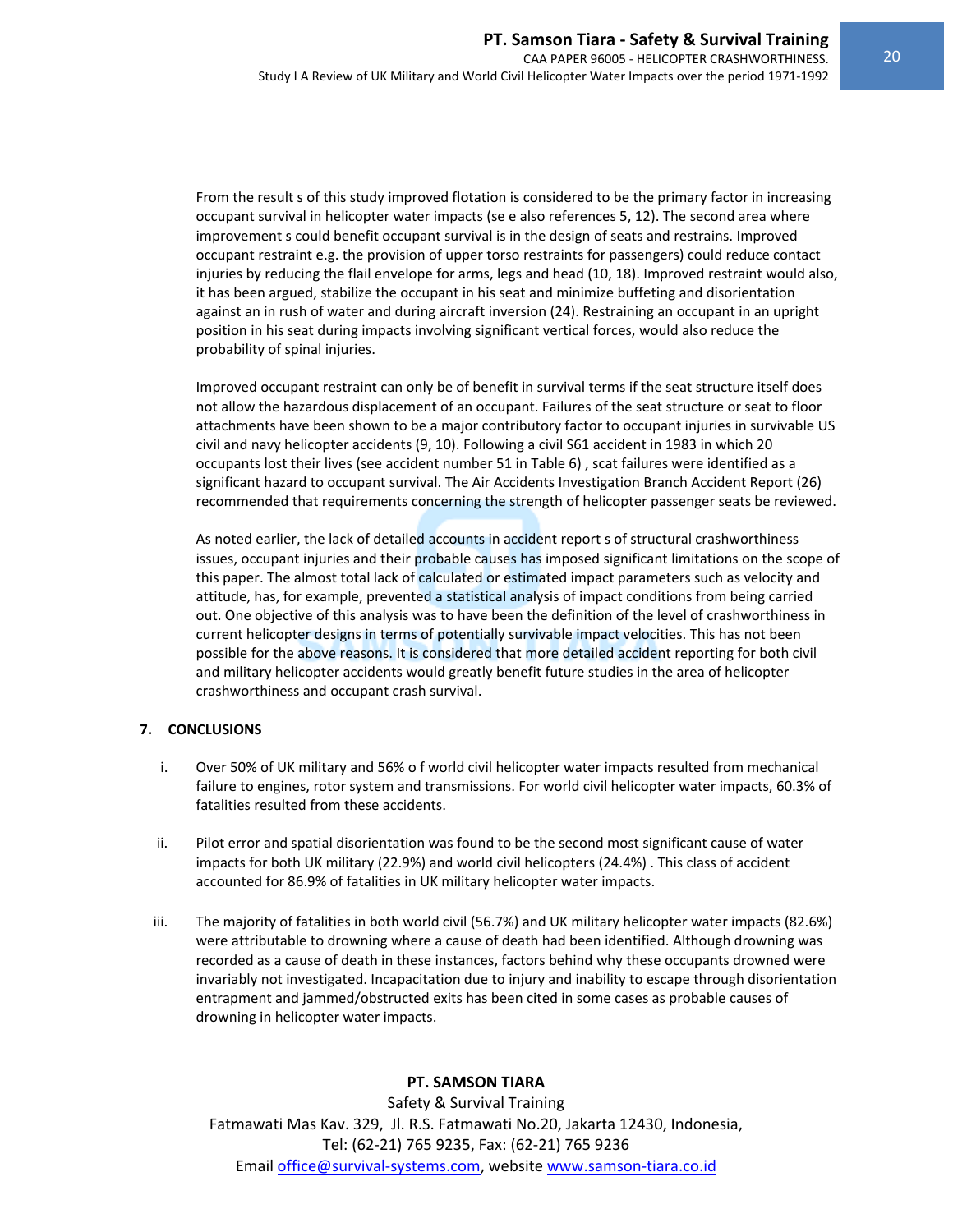- iv. Compression fractures of the spine were found to be the most frequent nonfatal serious injury to occupants in UK military helicopter water impacts. Seat failures were identified as a significant hazard to occupant survival in both civil and military helicopter accidents. Improved occupant restraint and seat design to prevent occupants from experiencing injurious deceleration levels an d also to prevent incapacitating contact injuries is considered to be a significant factor in increasing occupant survival.
- v. In helicopter water impacts, where information on flotation system effectiveness was available, over 50% of occurrences resulted in the helicopter inverting or sinking before evacuation o f occupants was completed. A significant number of accidents, therefore, involved underwater escape. Previous studies have shown that an inrush o f water, contributing to disorientation and difficulties in reaching and opening escape hatches, is the major hazard facing survivors in inverted or submerged helicopters.
- vi. Improved flotation is considered to be the most significant factor in increasing occupant survival in helicopter water impacts. This could be achieved by improving the robustness and reliability of current systems (flotation bags and inflation mechanisms) and ensuring that such systems are better able to withstand representative water impact conditions.
- vii. It is recommended that UK civil and military helicopter accident reporting procedures be revised to include an analysis of impact parameters and a more detailed account of structural crashworthiness Issues. Fur the r useful data could be gained from the inclusion of a detailed description of occupant injuries and their probable cause, this information would greatly assist future studies into helicopter crashworthiness and occupant crash survival.

#### **8. REFERENCES**

- 1. World Helicopter Accident Summary, CAP479, Civil Aviation Authority
- 2. Vyrnwy‐Jones P, Turner J C D, A Review of Royal Navy Helicopter Accidents 1972‐1984, IAM Report No. 648. Royal Air Force Institute of Aviation Medicine, Farnborough, Hampshire, November 1989.

**SAMSON TIARA** 

- 3. Vyrnwy‐Jones P, A Review of Royal Air Force Helicopter Accidents 1971‐1983, IAM Report No 635, Royal Air Force Institute of Aviation Medicine, Farnborough, Hampshire, January 1985.
- 4. Vyrnwy‐Jones P, A Review of Royal Air Force Helicopter Accidents 1971‐ 1982, IAM Report No 632, Royal Air Force Institute of Aviation Medicine, Farnborough, Hampshire, February 1984.
- 5. Reader D C. Helicopter Ditchings British .Military Experience 1972‐ 88, IAM Report No 677, Royal Air Force Institute of Aviation Medicine, Farnborough, Hampshire, March 1990.
- 6. Baker K, Harrington T, An Analysis of Royal Naval Rotary‐Wing Aircraft Ditchings from January 1974 to December 1983, INM Report 3/88. Institute o f Naval Medicine, Gosport, Hampshire, January 1988.
- 7. Hodges E, Review of Royal Navy Aircraft Accidents 1960‐ 1986, Cockpit No 120 3rd Quarter, P4Q 1987.
- 8. Aircraft Crash Survival Design Guide, USARTL TR‐79‐22. US Army Research and Techno logy Laboratories. Fort Eustis , Virginia , January 1980.
- 9. Coltman J W. et al, Analysis of Rotorcraft Crash Dynamics for Development of improved Crashworthiness Design Criteria, DOT/FAA/CT‐85/11, US Department of Transportation , Federal Aviation Administration , Atlantic City, New Jersey, May 1985.

#### **PT. SAMSON TIARA**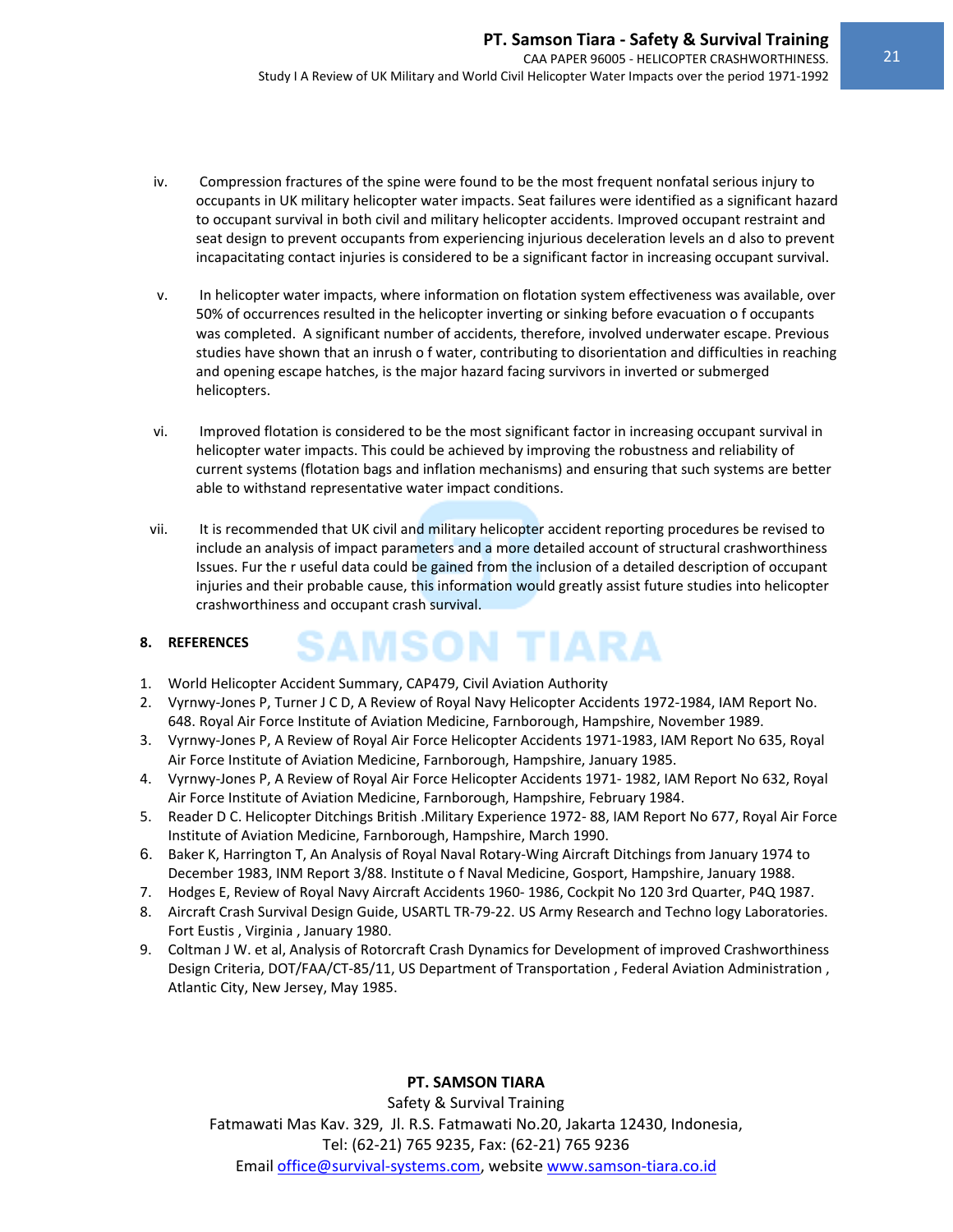Study I A Review of UK Military and World Civil Helicopter Water Impacts over the period 1971‐1992

- 10. Coltman J W, et al , Evaluation o f the Crash Environment for US Navy Helicopters . The Hazards and Navy Response, National Navy Specialists Meeting On Crashworthy Design of Rotorcraft, American Helicopter Society, Georgia Institute of Technology, Atlanta. Georgia. April 1986.
- 11. Mens J. Analysis o f Civil Helicopter Crash Conditions. Acrospatiale, April 1986.
- 12. Glancy JJ, Desjardins S P, A Survey of Naval Aircraft Crash Environments with Emphasis on Structural Response. Report No. 1500‐71‐43 Dynamic Science, Phoenix. Arizona : Office of Naval Research. Arlington. Virginia, December 1971.
- 13. Brooks C J. Canadian Forces Helicopter Ditchings 1952 ‐1 990. Paper 37 AGARD Conference Proceedings 532. Aircraft Accidents: Trend s in Aerospace Medical Investigation Techniques, May 1992.
- 14. Day E E, The Case for Helicopter Assisted Escape. RAE Technical Report 72120, Royal Aircraft Establishment, Farnborough. Hants, June 1972.
- 15. Steele‐ Perkins A P. Jo h n so n R P, Barton P, Royal Naval Helicopter Ditching Experience, AGARD Conference Proceedings 532. Aircraft Accidents: Trend s in Aerospace Medical Investigation Techniques, May 1992.
- 16. Steele-Perkins A P, Evans D A, Disorientation in Royal Naval Helicopter Pilots, Paper 48. AGARD Conference Proceedings 255, Operational Helicopter Aviation Medicine. May 1978.
- 17. Rice E V Greear J F. Underwater Escape From Helicopters. Proceedings of the 11th Annual Symposium, Survival and Flight Equipment Association. Phoenix, Arizona, 1973.
- 18. Shanahan D F, Shanahan M 0, Injury in US Army Helicopter Crashes , October 1979 ‐ September 1985 , Journal of Trauma. Vol 29 No 04. April 1989.
- 19. Barker C O. et al. Helicopter Crash Survival at Sea; United States Navy/Marine Corps Experience 1977 ‐ 1990. Paper 39 AGARD Conference Proceedings 532. Aircraft Accidents: Trend s in Aerospace Medical Investigation Techniques, May 1992.
- 20. Singley G T, Sand L D. US Army Helicopter Accident Experience AGARD Proceedings 212, Aircraft Operational Experience and its Impact on Safety and Survivability, June 1976.
- 21. National Transportation Safety Board, Special Study. Review of Rotorcraft Accidents 1977‐ 1979, NTSB ∙AS S‐8 1‐1, Washington DC, August 1981.
- 22. Balfour A J C, Fatal Helicopter Accidents in the United Kingdom, AGARD Conference Proceedings 190 , Recent Experience/Advances in Aviation Pathology, December 1976.
- 23. Bender D, BO *105/BK* 117 Safety and Survivability, Off‐Shore Helicopter Operating Safety Seminar, Flight Safety Foundation Inc, Brighton. England, October 1982.
- 24. Brooks C J, The Human Factors Relating to Escape and Survival From Helicopter Ditching in water, AGARD‐ AG∙305(E) , August 1989.
- 25. Brook s C J, Think and Act Defensively ‐ Surviving a Helicopter Accident. Helicopter Survival Conference Proceedings, lntavox Technical Training Conference, October 1992.
- 26. Aircraft Accident Report 8/84, Report on the Accident to British Airways Sikorsky S 6 1N , G‐BEON in the sea near St Mary's aerodrome, Isles of Scilly, 16 July 1983, Department of Transport Air Accidents Investigation Branch . Farnborough, Hants , 1985.

#### **PT. SAMSON TIARA**